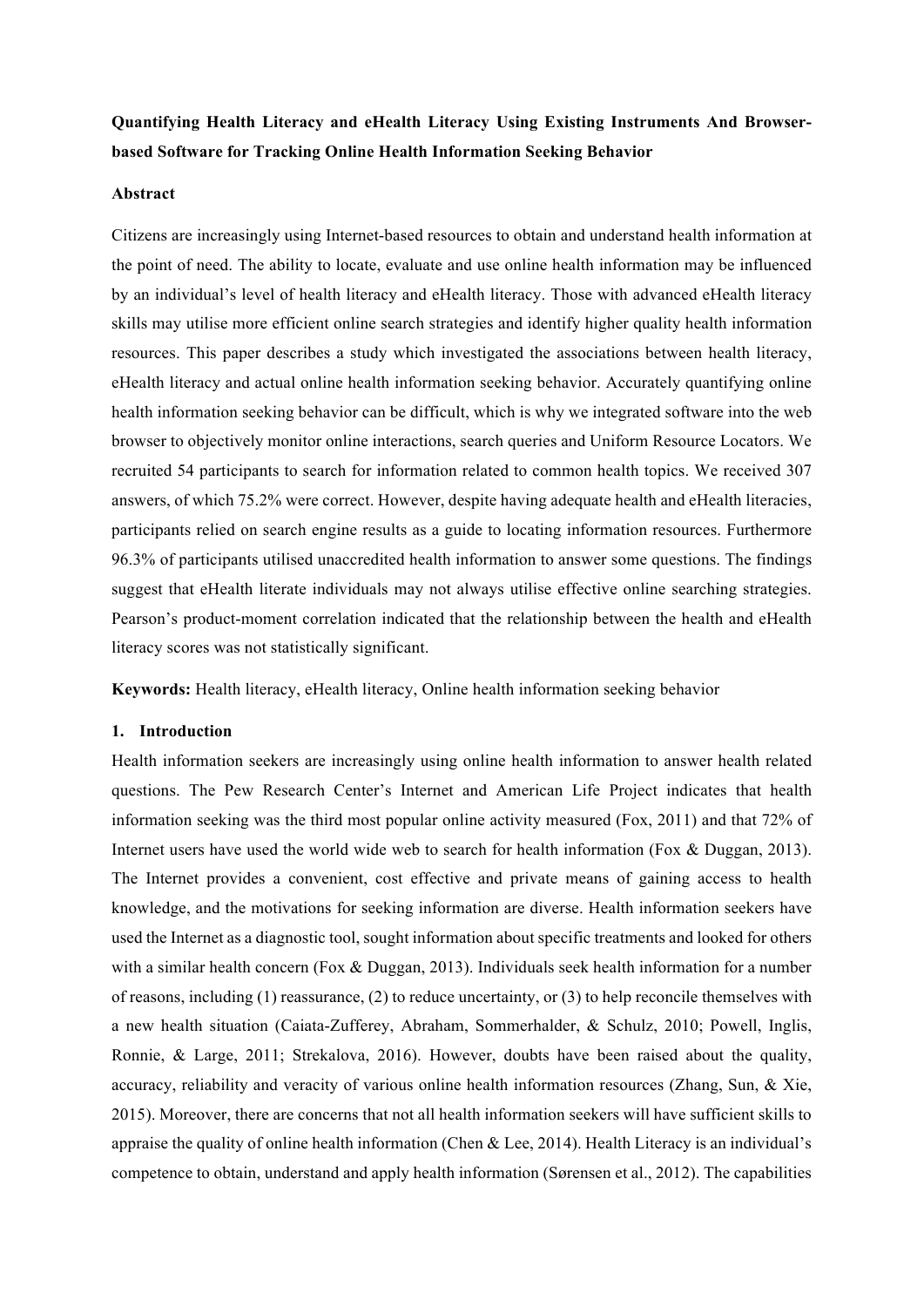associated with health literacy include reading and writing skills, listening and speaking skills, numeracy skills, and cultural and conceptual knowledge (Sørensen et al., 2012). Additional capabilities include advanced cognitive skills that, along with social skills, can enable an individual to critically analyse information (Nutbeam, 2000). Inadequate health literacy has been linked to negative health practices including a lack of use of disease prevention services, poorer health and increased hospitalisations (Jacobs, Lou, Ownby, & Caballero, 2016; World Health Organization, 2013). In the sphere of online health information seeking, low health literacy has been associated with a limited ability to evaluate online health information (Diviani, van den Putte, Giani, & van Weert, 2015). Online information seeking presents additional complexities for the information seeker as electronic searching technologies are introduced. Norman and Skinner (2006a) introduced the concept of eHealth Literacy, which is defined as the ability to seek, locate and evaluate electronically sourced health information and apply this to a health problem. Being eHealth literate is associated with advanced skills for online health information searching. Whilst much research has focused on the relationship between eHealth literacy and online health information seeking, fewer studies have investigated both health literacy and eHealth literacy as determinants. This paper describes a study in which we explored the associations between health literacy and eHealth literacy, and an individual's skills to find and apply online health information to a popular health topic. We have chosen to investigate health information seeking from this dual perspective as online information gathering requires multiple interrelated skills. The online health information seeker requires competencies to effectively utilise searching applications and filter search results. Moreover literacy, numeracy, decision making and reasoning skills may be needed to critically evaluate the information found. These skills can be effectively measured with health literacy and eHealth literacy instruments, enabling further analysis. The remainder of the paper is as follows. Section 2 discusses related work in the field of uncertainty management, health literacy and eHealth literacy. Section 3 describes the methodology for the study and section 4 provides the results. Section 5 discusses the results, and section 6 describes the conclusions drawn from the research.

#### **2. Related Work**

# **2.1 Online health information seeking and uncertainty management**

Health information seeking is often initiated in response to a health problem or health related anxiety (Lagoe, & Atkin, 2015; Powell et al., 2011; Stone, Scott, Martin, & Brashers, 2013). An information need can arise when a patient's level of knowledge is incongruent with that necessary to fulfil their health need. Uncertainty is a prevalent characteristic of health experiences such as illness (Brashers, Neidig, Haas, Dobbs, Cardillo, & Russell, 2000; Han, Klein, & Arora, 2011), and can occur "when details of situations are ambiguous, complex, unpredictable, or probabilistic" (Brashers, 2001). For patients and caregivers medical sources of uncertainty and insecurity can include the diagnosis,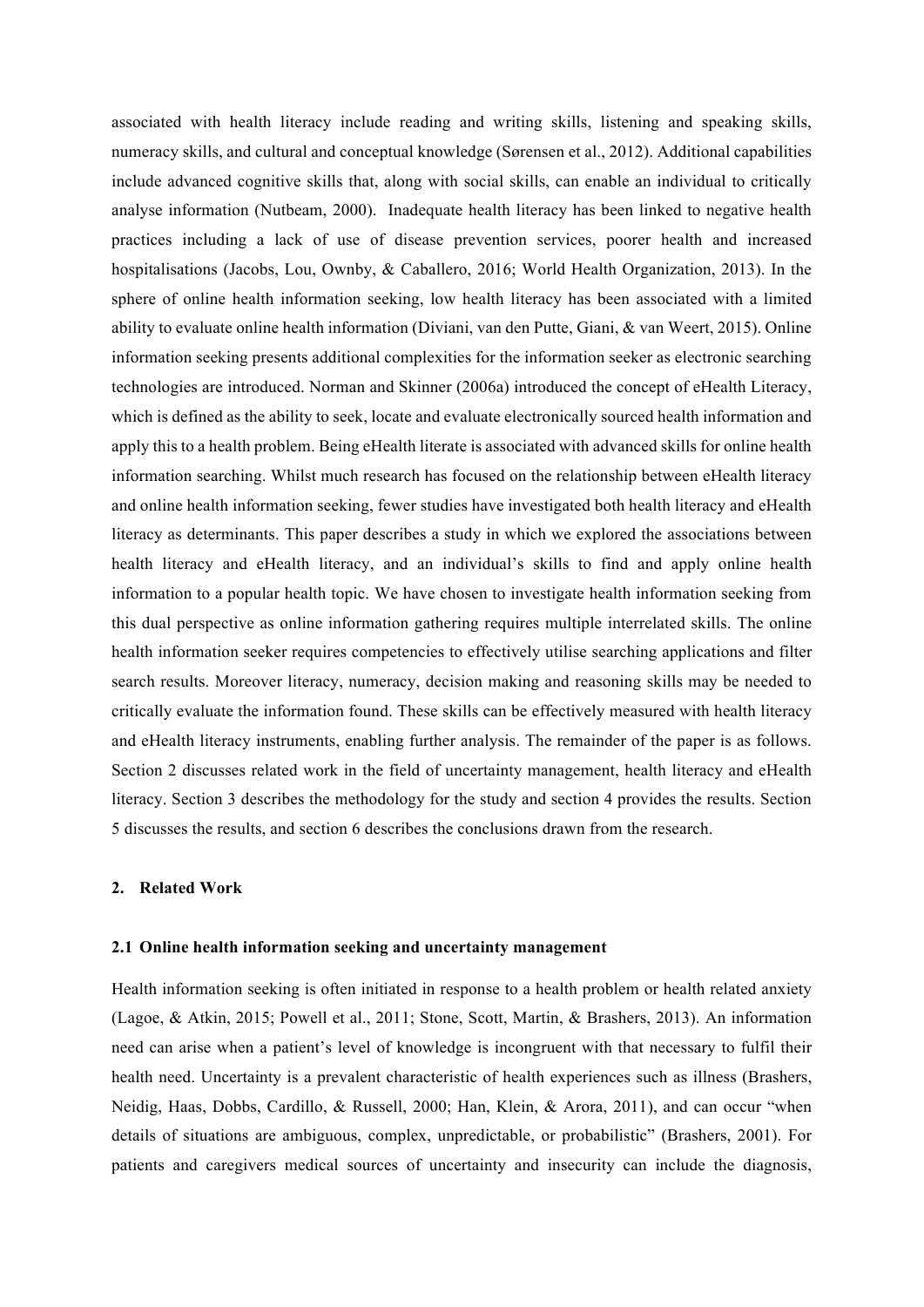treatment or trajectory of a health condition, or aspects of medical decision making (Martin, Stone, Scott, & Brashers, 2010; Oprescu, Campo, Lowe, Andsager, & Morcuende, 2013; Stone, & Jones, 2009; Vevea, & Miller, 2010). Moreover, insufficient information, or the provision of information that is inaccurate, inconsistent, ambiguous or excessive can also contribute to uncertainty and confusion (Brashers, 2001; Caiata-Zufferey et al., 2010; DeLorme, & Huh, 2009; Han et al., 2011; Martin et al., 2010; Stone, & Jones, 2009). One strategy by which individuals may attempt to manage their uncertainty is by actively seeking information (DeLorme, & Huh, 2009; Lagoe, & Atkin, 2015; Stone et al., 2013; Stone, & Jones, 2009; Thompson, Bevan, & Sparks, 2012). Health information seeking is often differentiated from passive acquisition of health knowledge and has been described as undertaking purposeful activities to obtain health information, often to fulfil specific goals (Lambert, & Loiselle, 2007; Niederdeppe, Hornik, Kelly, Frosch, Romantan, Stevens, Barg, Weiner, Schwartz, 2007). Online health resources have been used as a means to cope with or reduce health-related uncertainty (Caiata-Zufferey et al., 2010; DeLorme, & Huh, 2009; Donovan-Kicken, & Bute, 2008; Stone et al., 2013; Oprescu et al., 2013), and *Uncertainty Management Theory* (UMT) (Brashers et al., 2000), a prominent communication uncertainty framework, has been applied to appraise the associations between online health information seeking and uncertainty management (Oprescu et al., 2013; Rains, 2014; Rains, & Tukachinsky, 2015a; Rains, & Tukachinsky, 2015b). A central tenet of UMT proposes that uncertainty is not necessarily a negative or positive experience, but that an individual will appraise the meaning of uncertainty, and the resulting emotional response will determine whether the uncertainty is evaluated as negative, positive or neutral. The uncertainty evaluation will influence an individual's behaviors in managing their uncertainty. For example, individuals for whom uncertainty is an undesirable or negative state may seek health information to augment their knowledge and thereby lessen their state of uncertainty (Stone et al., 2013; Thompson et al., 2012). In contrast, others who perceive their uncertainty as rendering hope or optimism may strive to maintain or increase the state of uncertainty by gathering discordant information or by intentionally avoiding information that could potentially cause distress or discomfort (Barbour, Rintamaki, Ramsey, & Brashers, 2012; Stone et al., 2013). It has been suggested that social support with gathering, examining and evaluating information, for example by friends or family members, can assist with uncertainty management (Brashers, Neidig, & Goldsmith, 2004). Web based resources such as online communities may provide a platform for interpersonal communications which can be utilised to cope with health-related uncertainty. UMT was utilised to analyse the behaviors exhibited by the members of an online health support community for the parents and caregivers of children with clubfoot (Oprescu et al., 2013). Analysis of the information exchanges revealed that the behaviors of both information seekers and information providers were focused on uncertainty management; whilst caregivers sought to acquire information that would help them to cope with the uncertainties associated with their children's illness, those that provided advice also aimed to identify and provide knowledge that would assist information seekers with managing their uncertainties.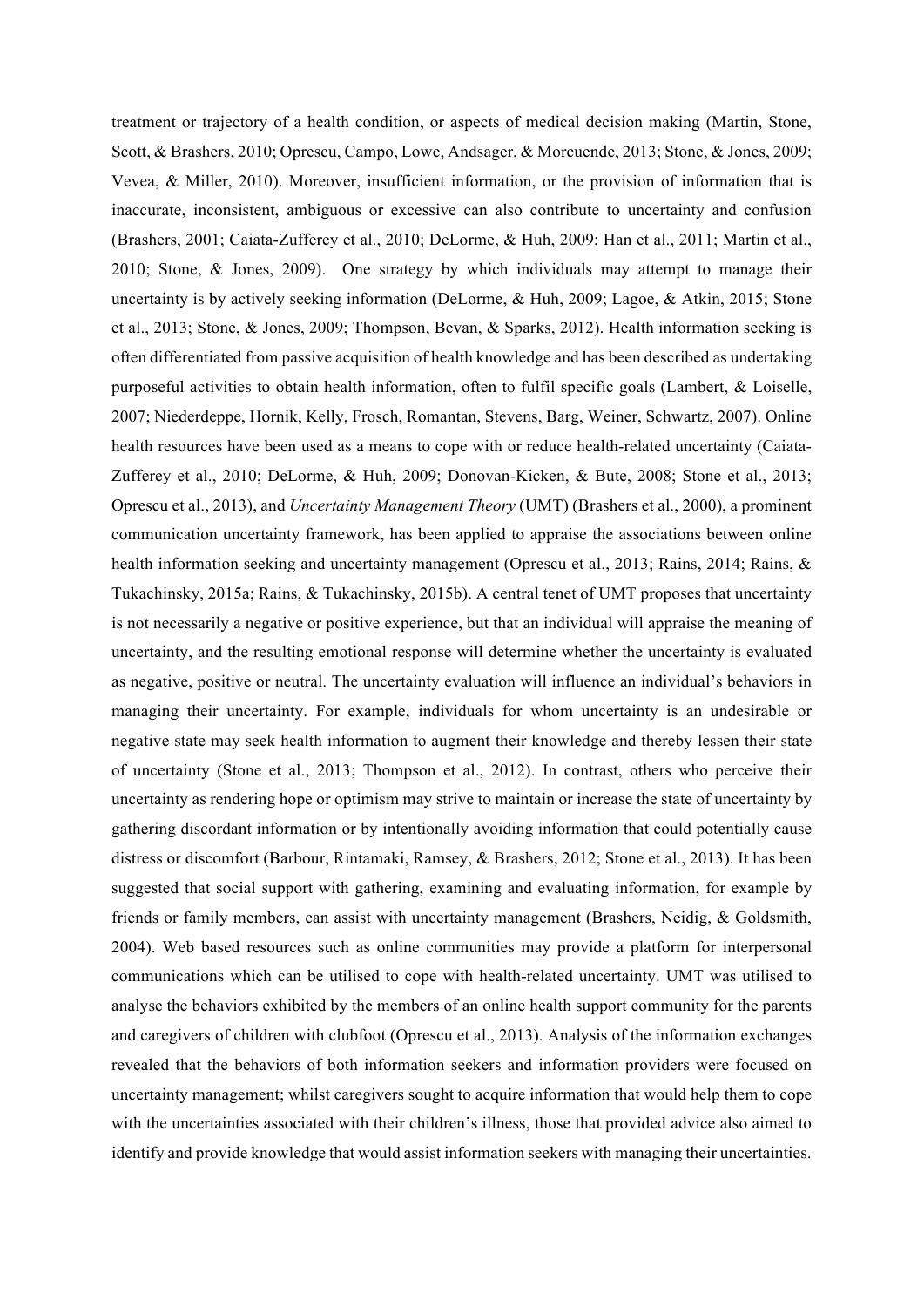Online searching tools can facilitate access to a diversity of health information resources that address both prominent and less known health issues. Rains (2014) suggested that online health information seeking behaviors such as query construction and information source selection enabled the information seeker to influence and manage information acquisition processes. Moreover, the range of information resources available provided information seekers with opportunities to identity information specific to their health needs which could subsequently be used to manage their uncertainties. A UMT based analysis of information seeking found that individuals who utilised Web based sources of health information were more successful in achieving a desired level of uncertainty when compared to individuals whom did not seek health information (Rains, 2014). Researchers have also examined the associations between the particular categories of medical content available online and uncertainty management. An investigation of online searches for skin cancer information discovered that scrutinising web page content related to the detection, prevention and treatment of skin cancer was not predictive of reaching a desirable level of uncertainty (Rains, & Tukachinsky, 2015b). However, reading information that focused on skin cancer susceptibility and severity was associated with successful uncertainty management. UMT has also been utilised to evaluate how the searching behaviors and information-processing activities of online information seekers may affect uncertainty management. Rains and Tukachinsky (2015b) found that participants who spent longer reading health web pages, and thus were highly invested in systematic processing of the health information, achieved greater levels of uncertainty discrepancy reduction. An appraisal of online searching behaviors discovered that participants who exhibited higher levels of positivity in uncertainty appraisals exhibited a more focused approach to online health information searches, visiting fewer web pages and having longer visit durations than those with more negative appraisals (Rains, & Tukachinsky, 2015a). The investigators proposed that those with a more optimistic perception of uncertainty may be driven to select and scrutinise information sources that confirm their current knowledge, and thereby can assist with maintaining their uncertainty levels.

Health consumers are often faced with challenging and uncertain health situations and may employ various strategies to reduce or maintain ambiguity about a health-related condition. The reviewed literature suggests that the Internet may provide an effective and valuable health information channel for health consumers that wish to utilise information strategies in order to manage health-related uncertainty.

# **2.2 Health Literacy and eHealth Literacy**

The increasing utilisation of eHealth applications provide an opportunity for widespread dissemination of reliable and timely health information to health consumers. Moreover, in many cases eHealth communications can facilitate the tailoring of health messages and information to the particular needs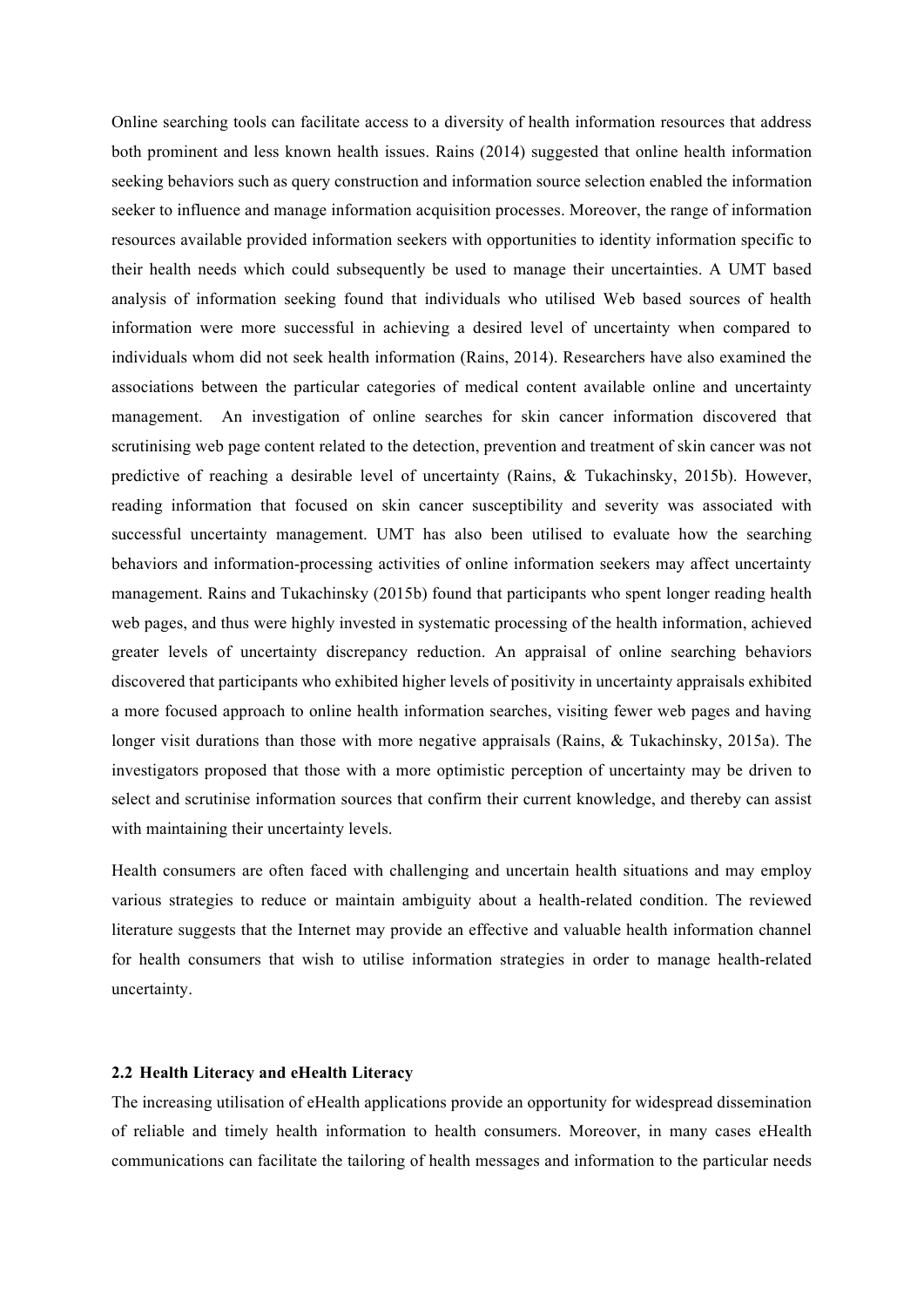and behaviors of health consumers (Kreps & Neuhauser, 2010). However, there are various impediments to the adoption of eHealth technologies. Ehealth tools are required to be accessible, easy to use and engaging for the audience (Kreps & Neuhauser, 2010). Moreover, the competencies of the intended audience are also of significance; if consumers do not have the necessary skills to utilise eHealth tools then as a result their effectiveness will be limited (Norman & Skinner, 2006a). The competencies to effectively engage with eHealth are reflected in Norman and Skinner's model of eHealth literacy (2006a). The model comprises six core literacies that are subdivided into two main categories, (1) analytic and (2) context-specific. Analytic skills include the traditional skills of reading, writing and numeracy, and information literacy, an individual's ability to comprehend how information is organised. Also included in this category is media literacy, an ability to understand the composition, context and influences of media based information. Context-specific skills include health literacy and computer literacy, the ability to use computers and adapt to new software and technologies. The final literacy in this category is scientific literacy, which refers to an understanding of the scientific methodologies involved in knowledge discovery. The literacies combine to support the consumer's interaction with eHealth. However, eHealth literacy is context dependent and may be influenced by the motivation for seeking information, and the health status, presenting health issues and educational background of an individual.

Much research has identified an association between eHealth literacy and an individual's motivation to engage with online health information seeking. Those with high levels of eHealth literacy have been identified as more frequent health information seekers (Britt & Hatten, 2013; Neter & Brainin, 2012), and more likely to scrutinise the accuracy of information and the reliability of an information source when compared with a lower eHealth literacy group (Neter  $\&$  Brainin, 2012). Lower levels of educational attainment are often associated with reduced levels of health literacy, eHealth literacy and ineffective online searching strategies. One group of individuals that can have increased motivation to seek health information are parents that have health concerns for their children. Studies that involved the parents of children with life-threatening illnesses (Knapp et al., 2011a) and special health care needs (Knapp, Madden, Wang, Sloyer, & Shenkman, 2011b) both revealed an association between not having a high school diploma and reduced eHealth literacy. Moreover some of the parents expressed difficulties distinguishing between high and low quality information sources and sometimes lacked the confidence to act on health information (Knapp, Madden, Wang, Sloyer, & Shenkman, 2011b). A mixed-methods study of health literacy and the evaluation of online health information also found a correlation between lower educational achievements and limited health literacy (Diviani, van den Putte, Meppelink, & van Weert, 2016). The study found that although adults with low health literacy were aware that the quality of online health information was variable, they were less aware of established criteria by which to assess the quality of information and were more likely to use non-established criteria. However it has also been suggested that difficulties with locating and assessing health information are not limited to those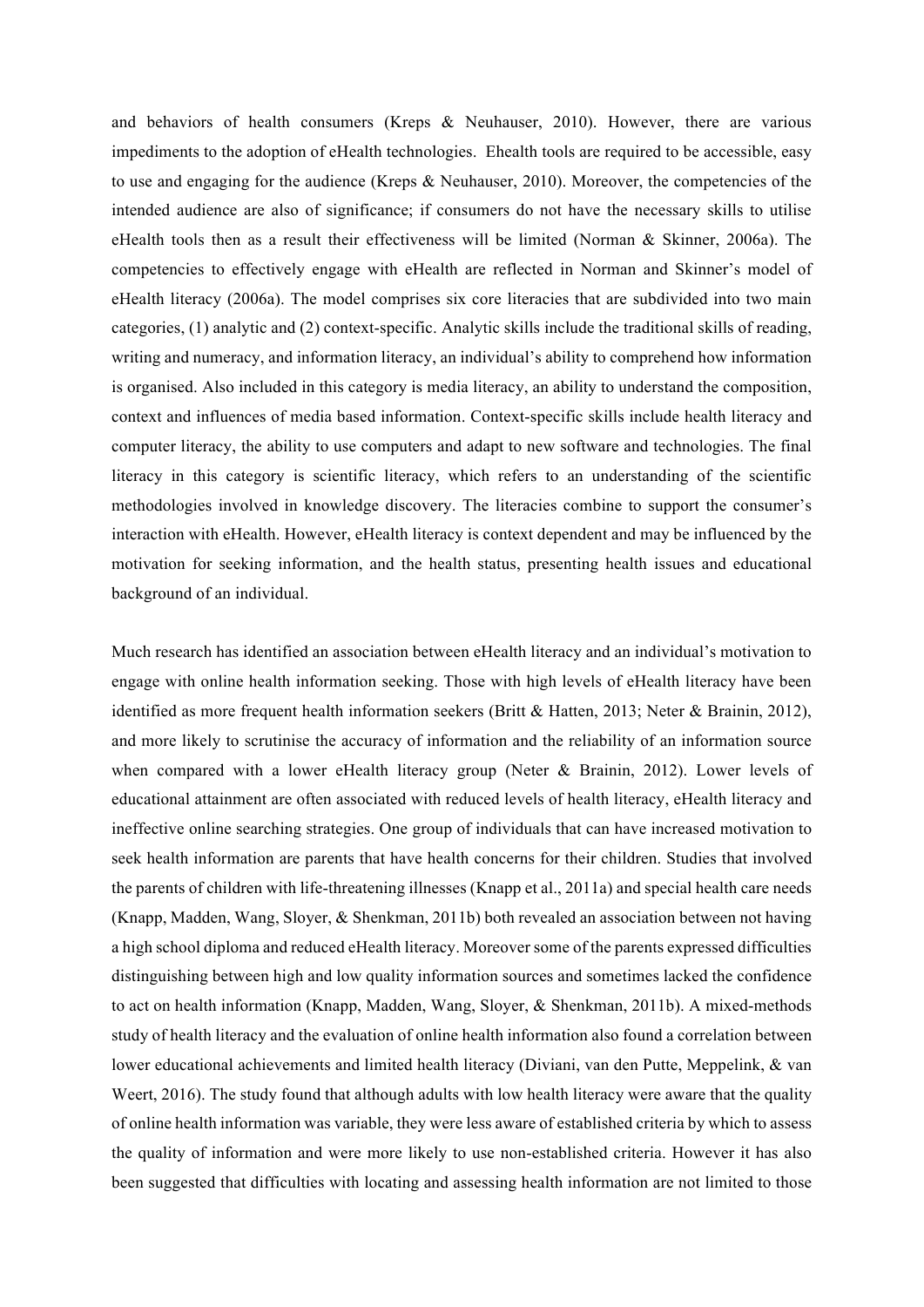with lower levels of education. A survey of undergraduate nurses found that although the respondents were confident in their ability to use the Internet to gather health information, a high proportion of the students were less assured in their ability to discriminate between high and low quality health resources (Park & Lee, 2015). A study of female college students attending a health professional degree program found variation in the students' perceived searching abilities (Stellefson, Hanik, Chaney, & Tennant, 2012). Whilst some students reported using multiple health resources, others reported that they relied solely on a search engine to locate health information resources. Moreover some of the students reported limitations in search query formulation. An investigation into online health information seeking amongst college students found that 89% of the surveyed students were not always successful in obtaining the required health information when they searched online (Escoffery et al., 2005).

Another factor that is frequently associated with decreased levels of eHealth literacy is increased age. A study which concentrated on adults with chronic health conditions found that older adults and those with lower levels of eHealth literacy were prone to navigational needs, experiencing difficulties in finding online health information, and being less assured in their searching abilities (Lee, Hoti, Hughes, & Emmerton, 2015). An investigation of Internet skills also found that older adults sometimes experienced problems when completing tasks that called upon operational and formal Internet skills (van Deursen & van Dijk, 2009). This included difficulties identifying and using the browser address bar, and understanding orientation within a website. A survey that addressed the health information seeking behaviors of baby boomers and older adults found that an increase in age did correspond with a decrease in eHEALS scores (Tennant et al., 2015). However, in contrast with other research studies, the authors found that the respondents were largely positive regarding their ability to find and use Internet based health resources, although there was less confidence in their ability to differentiate between high and low quality resources.

The research studies described used a range of survey instruments, interviews and Internet based performance tests to investigate the determinants and outcomes of health literacy and eHealth literacy. In common with these studies, we have used validated instruments to measure health and eHealth literacies, in addition to Internet based search tasks to scrutinise actual health information seeking behavior (HISB). However, the main novelty in our research approach is that we endeavour to use tracking software and an algorithm to monitor, parse and analyse the user's online interactions, search strategies and the types of information resources utilised, and attempt to determine associations between these and both health literacy and eHealth literacy. Moreover, we also gather the participants' perceived difficulty in locating health information for each question and investigate whether there are any relationships between perceived difficulty and eHealth literacy.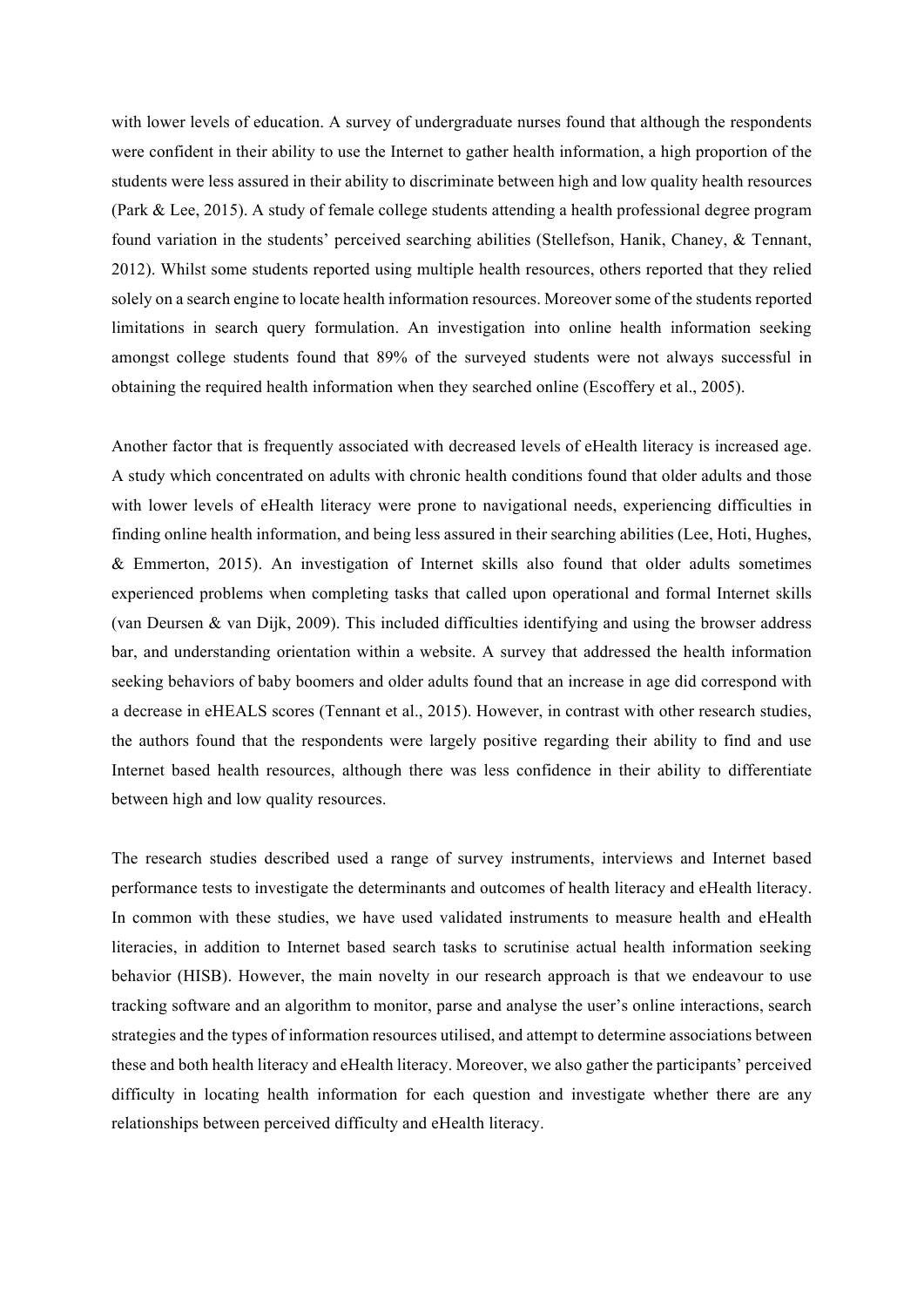### **3. Methods**

During the study each participant attended an online health information seeking experiment. The study had been approved by a University of Ulster Research Ethics Filter Committee, and informed consent was obtained from each participant before the experiment began. Fig. 1 indicates the protocol followed during an experiment. In the first stage the participant used a browser to search for information to answer six health questions. Following this they completed a health literacy instrument, the Newest Vital Sign (Weiss et al., 2005), and an eHealth literacy instrument, the eHealth Literacy Scale (Norman & Skinner, 2006b). In the final stage they added demographic information including age, gender and highest qualification.



**Fig. 1. Protocol for online health information seeking experiment.**

# **3.1 Participants**

A total of 54 subjects participated in the study, of whom 61.1% were male  $(n = 33)$  and 38.9% female  $(n = 21)$ . The age range of the group was 18 to 59, with a mean age of 26.76 years (SD = 9.64). The group included undergraduate and postgraduate university students and university staff, the majority of whom (62.9%,  $n = 34$ ) had achieved an undergraduate or postgraduate degree, and the remaining participants (35.2%,  $n = 19$ ) had a Regulated Qualifications Framework qualification at level 3 or level 4 (Crown copyright, 2016). One participant did not enter any educational information. The background disciplines of the participants included Computer Science (70.3%,  $n = 38$ ), Arts (9.3%,  $n = 5$ ), Life and Health Sciences (7.4%,  $n = 4$ ), Business (3.7%,  $n = 2$ ), and Social Science (1.9%,  $n = 1$ ). Four participants (7.4%) did not list a discipline.

### **3.2 Health Literacy**

The Newest Vital Sign (NVS) (Weiss et al., 2005) was used to measure a participant's level of health literacy. This is a health literacy screening instrument which provides a nutritional label, accompanied by six questions that measure literacy and numeracy skills. For this study we used the NVS-UK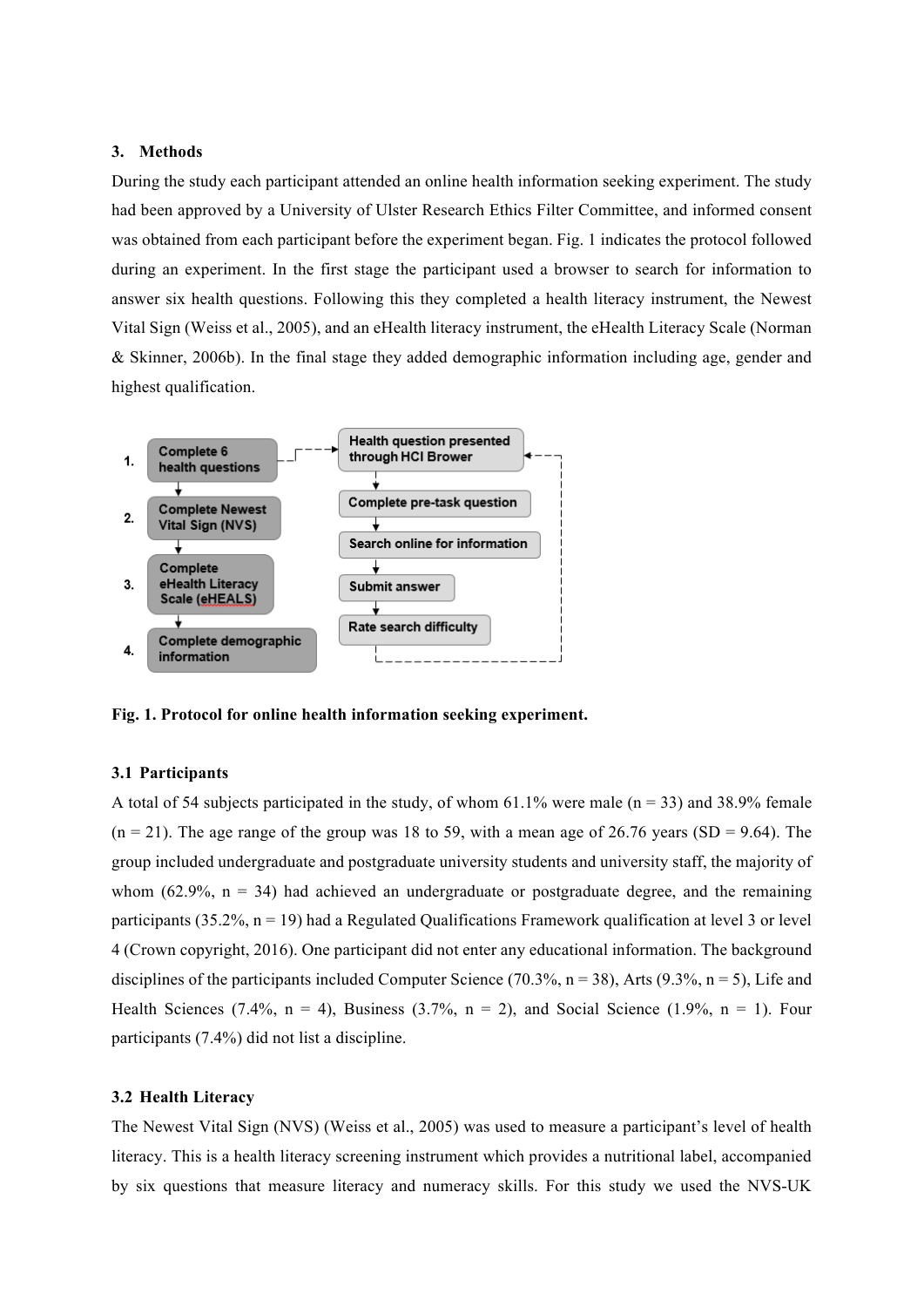(Rowlands et al., 2013), a validated version of the NVS in which the measurement scales and terminology used are consistent with UK nutrition labels. Each question is scored as correct or incorrect, resulting in a final sum score out of six. The final score is used to classify a participant's health literacy skills; a score of four or above indicates adequate health literacy skills, a score of two or three indicates intermediate health literacy skills whilst a score of one or zero indicates low health literacy skills.

# **3.3 Ehealth Literacy**

The eHealth Literacy Scale (eHEALS) (Norman & Skinner, 2006b) was used to quantify eHealth literacy. This instrument contains eight items through which a subject self-rates their ability to obtain, appraise and use electronic health information. The items are scored on a five-point Likert scale of one to five (ranging from strongly disagree to strongly agree) with a final sum score within the range of eight to 40. A higher end score indicates a higher level of eHealth literacy. Two supplementary items are also provided and can be used to evaluate a subject's general interest in using health resources on the Internet. These items were also completed by each participant.

### **3.4 Health Questions**

During an online health information seeking experiment each participant was presented with six health questions and could search online for information to answer the questions. Before beginning a search the participant was asked to indicate whether they could answer the question without searching online, and could submit an answer directly if they wished. The health questions, which are listed in Table 1, focused on strategic areas such as diabetes, obesity, influenza, nutrition and analgesic medication. Each submitted answer was scored as correct or incorrect, with a final sum score out of six. The health questions were presented using the HCI Browser (Capra, 2010), which is a Mozilla Firefox extension that presented each question in turn and enabled the participant to implement their own search strategy, for example by using a search engine or entering a Uniform Resource Locator (URL) directly into the address bar. The HCI Browser also provided an interface through which an answer could be submitted, and collected timestamped browser log event data including the pages loaded, links clicked and the opening and closing of tabs. Fig. 2 presents a screen capture of the HCI Browser and an example log event data file.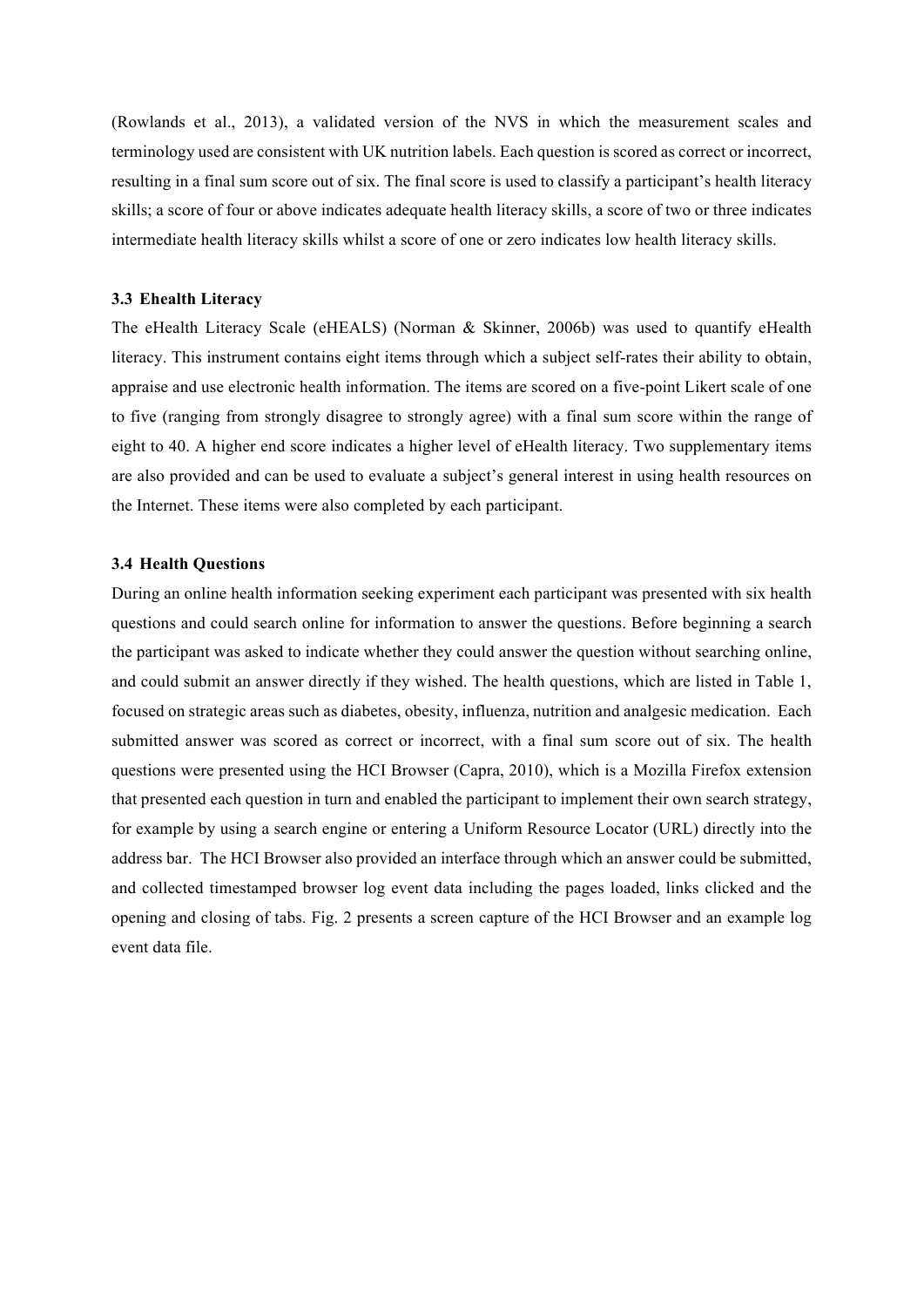# **Table 1. Health questions presented to a participant during an online health information seeking experiment.**

|                  | <b>Health Question</b>                          | Context                                                                              |
|------------------|-------------------------------------------------|--------------------------------------------------------------------------------------|
| <sup>1</sup>     | You have a headache and buy a packet of Co-     | Co-Codamol is one of the most frequently                                             |
|                  | Codamol tablets from the chemist. Which are     | prescribed analgesic medications by General                                          |
|                  | the two largest ingredients in Co-Codamol       | Practitioners in Northern Ireland (Business                                          |
|                  | tablets?                                        | Services Organisation, n.d.).                                                        |
| $\boldsymbol{2}$ | Body mass index (BMI) is a measurement that     | The prevalence of obesity in the UK is 29.8%                                         |
|                  | indicates whether your weight is appropriate    | (World Health Organization, 2016a). The BMI                                          |
|                  | for your height. During a visit to your         | index is commonly used to classify obesity and                                       |
|                  | physician your BMI is determined to be 27.      | overweight<br>in<br>adults<br>(World<br>Health                                       |
|                  | What category does your BMI fall into?          | Organization, 2016b).                                                                |
| $\mathbf{3}$     | Diabetic Retinopathy is an eye complication     | The prevalence of diabetes in the UK is 7.7%                                         |
|                  | associated with Diabetes. Can you name 3        | (World Health Organization, 2016a). Diabetic                                         |
|                  | common symptoms of this condition?              | retinopathy is the most common cause of                                              |
|                  |                                                 | blindness among people of working age in the                                         |
|                  |                                                 | UK (Diabetes UK, 2016).                                                              |
| 4                | The 5 A DAY message in the UK encourages        | It is a UK government recommendation that                                            |
|                  | people to eat five portions of fruit and        | adults eat five portions of fruit and vegetables                                     |
|                  | vegetable every day. If you were to eat 5       | each day (Public Health England, 2016).                                              |
|                  | portions of vegetables, of the recommended      |                                                                                      |
|                  | weight, in one day, how many grammes of         |                                                                                      |
|                  | vegetables would you eat in total?              |                                                                                      |
| 5                | One widely publicised UK health message is      | It is a widely promoted health message in the                                        |
|                  | that in most cases antibiotics should not be    | UK that antibiotics should not be used to treat                                      |
|                  |                                                 | used to treat a common cold. Why is this a common cold (Department of Health, 2016). |
|                  | advice given?                                   |                                                                                      |
| 6                | Hypoglycemia (low blood glucose levels) is a    | Self-monitoring<br>for<br>of<br>symptoms                                             |
|                  | complication of Diabetes.<br>The unit of        | Hypoglycemia is a recommended treatment for                                          |
|                  | measurement for blood glucose level is          | diabetes (World Health Organization, 2016c).                                         |
|                  | Millimoles per litre (mmol/l). In terms of this |                                                                                      |
|                  | measurement how is Hypoglycemia defined in      |                                                                                      |
|                  | the UK?                                         |                                                                                      |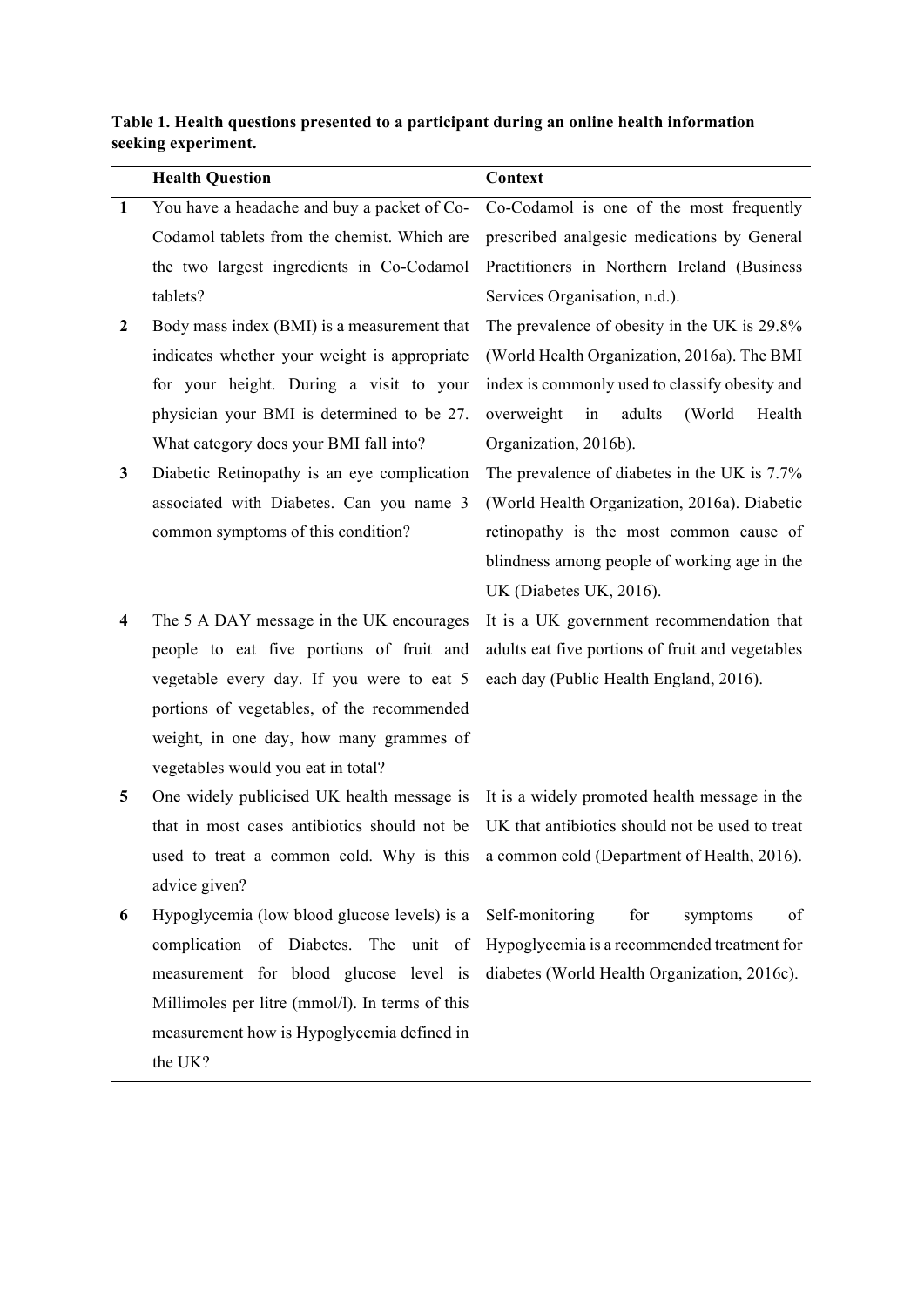| HCI<br><b>Browser</b><br>interface<br>presenting<br>health<br>question | Task #3: The 5 A DAY message in the UK encourages people to<br>eat five portions of fruit and vegetable every day. If you were<br>to eat 5 portions of vegetables, of the recommended weight, in<br>one day, how many grammes of vegetables would you eat in<br>total?<br>For this task, you may submit up to 1 answers.<br>You have submitted 0 answers for this task. | http://www.nhs.uk/livewell/5aday/Pages/5ADAYhome.aspx#     |           | URL of answer http://www.nhs.uk/livewe<br>Answer text 400<br>Submit this answer<br>Copy selected text to answer box<br>No answer - go back |                                                                                |  | -- Source URL<br><b>Submitted</b><br>answer |
|------------------------------------------------------------------------|-------------------------------------------------------------------------------------------------------------------------------------------------------------------------------------------------------------------------------------------------------------------------------------------------------------------------------------------------------------------------|------------------------------------------------------------|-----------|--------------------------------------------------------------------------------------------------------------------------------------------|--------------------------------------------------------------------------------|--|---------------------------------------------|
|                                                                        |                                                                                                                                                                                                                                                                                                                                                                         | <b>NHS</b> choices Your health, your choices<br>Health A-Z | Live Well | Home   About   Contact   Tools   Video   e-Referral Service   Communities   IPS<br>Care and support                                        | Translate $\sqrt{ }$<br>ዹ<br>Enter a search term<br><b>Health news</b><br>Serv |  | <b>Visited</b><br>web<br>page               |
|                                                                        |                                                                                                                                                                                                                                                                                                                                                                         | 5 A DAY                                                    |           |                                                                                                                                            | Share: S V Fi Save: 8 O                                                        |  |                                             |

**(b)**

| <b>Time stamps</b> |  |  | Task type |  | Online searching - URL of visited web page<br>Event                                           |
|--------------------|--|--|-----------|--|-----------------------------------------------------------------------------------------------|
|                    |  |  |           |  |                                                                                               |
|                    |  |  |           |  | http://www.nhs.uk/Livewell/5ADAY/Pages<br>23-03-2015 14:35:13 S4 P4 T1 intask Focus           |
|                    |  |  |           |  | http://www.nhs.uk/Livewell/5ADAY/Pages<br>23-03-2015 14:35:20 S4 P4 T1 intask Scroll          |
|                    |  |  |           |  | http://www.nhs.uk/Livewell/<br>23-03-2015 14:38:35 S4 P4 T1 intask submittedAnswerURL         |
|                    |  |  |           |  | http://www.nhs.uk/Live<br>23-03-2015 14:38:35 S4 P4 T1 intask submittedAnswerText 400         |
|                    |  |  |           |  | 23-03-2015 14:38:45 S4 P4 T1 posttask on Accept event                                         |
|                    |  |  |           |  | 23-03-2015 14:38:45 S4 P4 T1 posttask q1 4<br>null                                            |
|                    |  |  |           |  |                                                                                               |
|                    |  |  |           |  | Health question - submitted<br>Post-task - search difficulty rating<br>answer, and source URL |

**Fig. 2. HCI Browser components (a) screen capture of HCI Browser interface for submitting a health question answer and, (b) log file containing records for web page visit, health question answer and post-task question choice.**

A screen capture was also recorded as the participant worked through the six health questions. On completing a question the participant could rate, on a scale of one to five (very easy to very difficult), how difficult it had been to locate the information necessary to answer the question.

In this study, a new Java based parsing program was also implemented to process the HCI Browser log files, and output these as a spreadsheet which could be utilised for further statistical analysis. The output included the search queries entered, the web pages visited and the duration of each visit. This HCI Parser has been made freely available online (Quinn, 2016) since it fully complements the HCI Browser plugin and can be used by non-technical researchers to undertake similar studies. An excerpt of the HCI Parser algorithm developed in this study has been described in Fig. 3.

**(a)**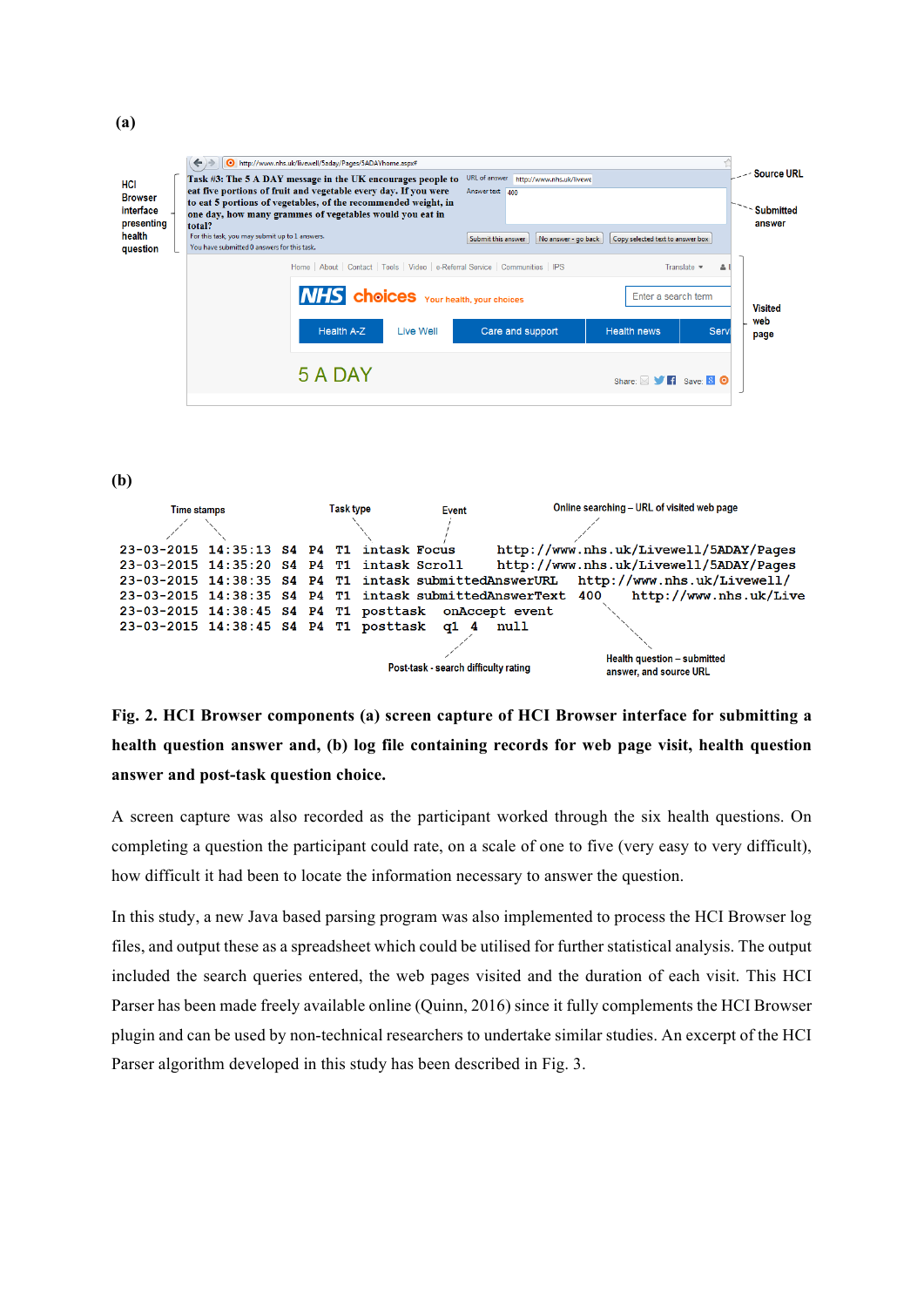```
Input: A log file record which is of type string
webPageObj \longleftarrow nullrecordArr \rightarrow tokenise log file record using tab as delimiter
dateStr \longleftarrow recordArr[n]tokenise dateStr \longrightarrow day, month, year, then convert to int values
timeStr \longleftarrow recordArr[n]tokenise timeStr \longrightarrow second, minute, hour, then convert to int values
webPageObj.time stamp \longleftarrow use int values to construct Java Calendar
 object
URLStr \longleftarrow recordArr[n]if URL is valid then
   webPageObj.URL \longleftarrow URLstrif URL has query strings then
       webPageObj.query\overset{\sim}{S}tr \longleftarrow extract query strings from
        webPageObj.URLif URL has valid domain then
    | webPageObj.domain \longleftarrow extract domain from webPageObj.URLwebPagesArr[n] \longleftarrow webPageObjwebPaqesArr[n-1].duration \longleftarrow webPaqesArr[n].timestamp -webPagesArr[n-1].time stamp
```
**Fig. 3. Pseudo-code that describes the processing of a log file record for a visit to a web page. A record is tokenized, and tokens are stored in an array. Timestamp entries are converted to integer values and used to construct a Calendar object. The timestamp, web page URL, query strings and domain are stored in a web page object. The timestamp is used to calculate the visit duration of the previously visited web page.** 

### **3.5 Statistical Analysis**

Bivariate analysis of the data was conducted using SPSS version 22. Descriptive statistics were used to calculate the mean and standard deviation of the NVS, eHEALS and health question scores, and Pearson's product-moment correlation was used to evaluate the correlations between these scores. Multiple regression analysis was also used to determine whether demographic variables were significant predictors of NVS and eHEALS scores. Chi-square analysis was also used to investigate the associations between various characteristics of HISB.

# **4. Results**

#### **4.1 Health literacy, eHealth literacy and health questions**

The NVS scores indicated that 77.8% ( $n = 42$ ) of the participants had adequate health literacy skills, 14.8% (n = 8) had intermediate health literacy skills whilst 7.4% (n = 4) had low health literacy skills. The mean NVS score was 4.61 (SD 1.69) out of six. Analysis of the internal consistency of eHEALS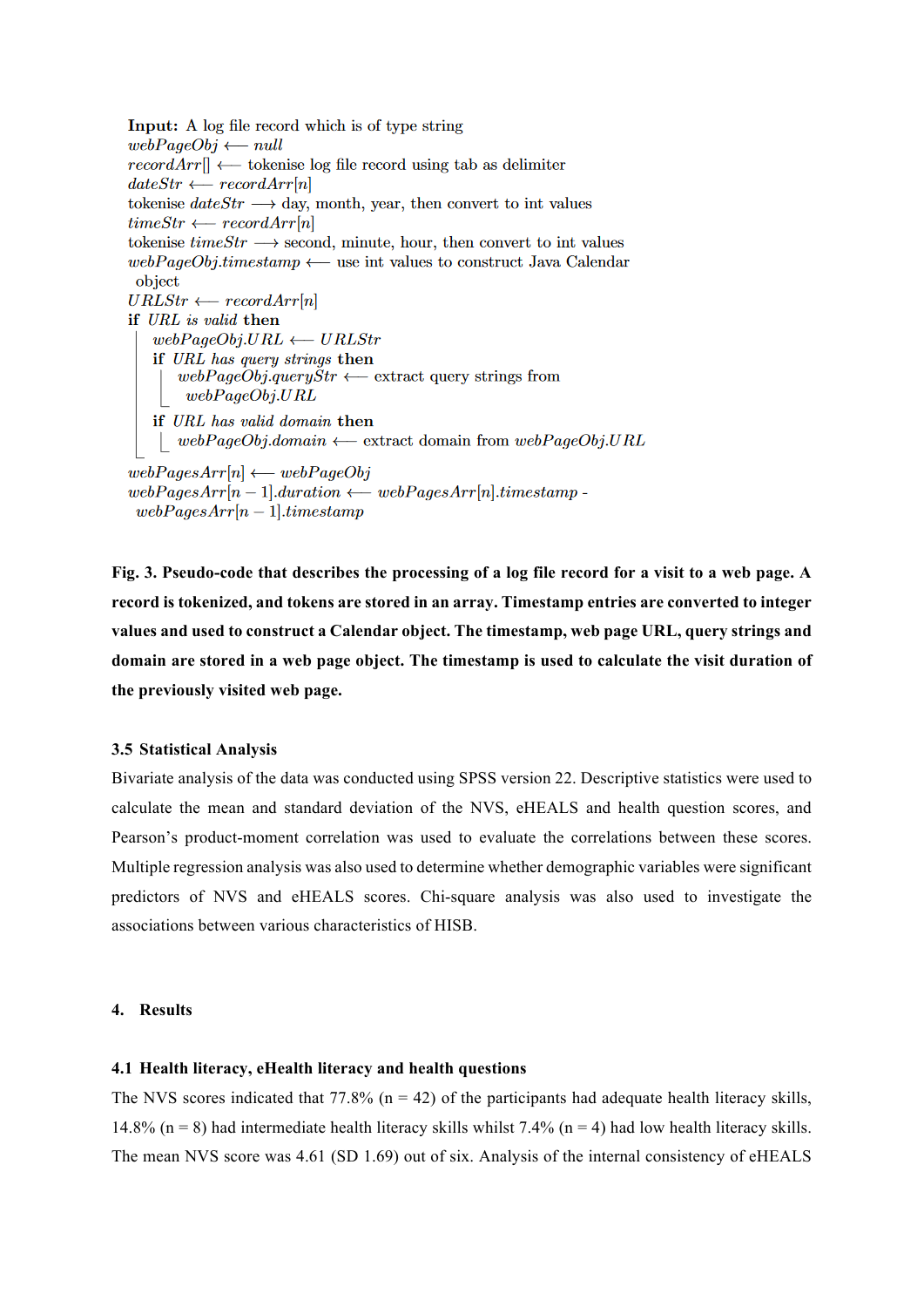found high reliability,  $\alpha$  = .84. The eHEALS scores ranged from 17 to 40, with a mean score of 29.74 (SD 5.52). The correlation between the NVS and eHEALS scores was not statistically significant ( $r(s<sub>2</sub>)$ )  $=$  .190, p  $=$  .169). The results from the eHEALS supplementary items suggested that the majority of participants had a positive perception of Internet based health resources;  $74.1\%$ ,  $(n = 40)$  indicated that the Internet was useful in helping them make decisions about health, and  $87.0\%$  (n = 47) indicated that it was important to them to be able to access health resources on the Internet. Moreover many of the participants appeared confident in their ability to use the Internet as a source of health information; 85.2% (n = 46) agreed that they knew how to use the Internet to answer health questions, and 66.7% (n = 36) agreed that they had the skills required to evaluate health resources found on the Internet.

A number of studies have identified age and educational attainment as determinants of an individual's level of health literacy and eHealth literacy, therefore we developed two regression models in order to investigate whether these characteristics had any predictive ability on the health literacy and eHealth literacy scores of the study population. Table 2 shows the results of multivariate regression conducted using NVS scores as the dependent variable, and qualification level and age as explanatory independent variables. The regression model represented a statistically significant proportion of the variance ( $R^2$  = .250,  $F = 8.509$ ,  $p = .001$ ), however only qualification level was a significant predictor of NVS score. Multivariate regression analysis was also carried out for the eHEALS scores however the variance explained by the model was not statistically significant ( $R^2$  = .096, F = 2.715, p = .076).

|                            | В       | <b>SEB</b> |         |      |  |
|----------------------------|---------|------------|---------|------|--|
| Constant                   | 2.377   | .692       |         |      |  |
| <b>Qualification Level</b> | .438    | .116       | .508    | .000 |  |
| Age                        | $-.003$ | .024       | $-.019$ | .886 |  |

**Table 2. Results of multiple regression for NVS scores.**

 $R^2 = 250$ 

All participants were able to answer at least one of the health questions correctly. The majority of subjects (81.5%,  $n = 44$ ) answered four or more of the health questions correctly, 13% ( $n = 7$ ) gained a full score of six and  $3.7\%$  (n = 2) answered only one question correctly. The mean score was 4.28 (SD = 1.24). Pearson's product-moment correlation was used to evaluate whether any associations existed between the question score achieved and a participant's level of health literacy, eHealth literacy or highest qualification. Health question scores had a statistically significant weak positive correlation with NVS score  $(r_{(52)} = .39, p < .01)$  and qualification level  $(r_{(52)} = .38, p < .01)$ . However, there was no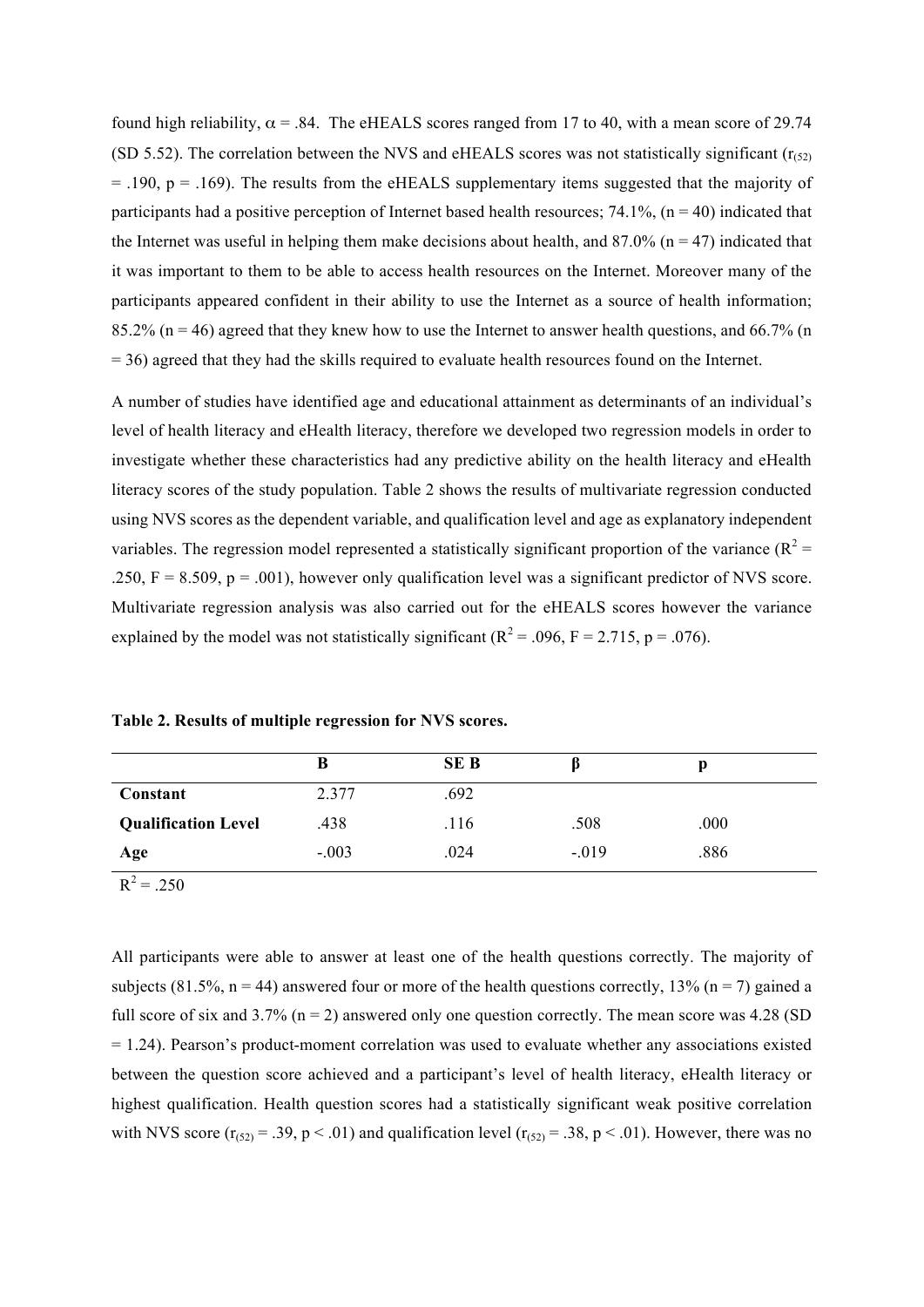significant correlation between question score and the eHEALS score. These correlations have also been presented in the form of scatter plots in Fig. 4.



**(b)**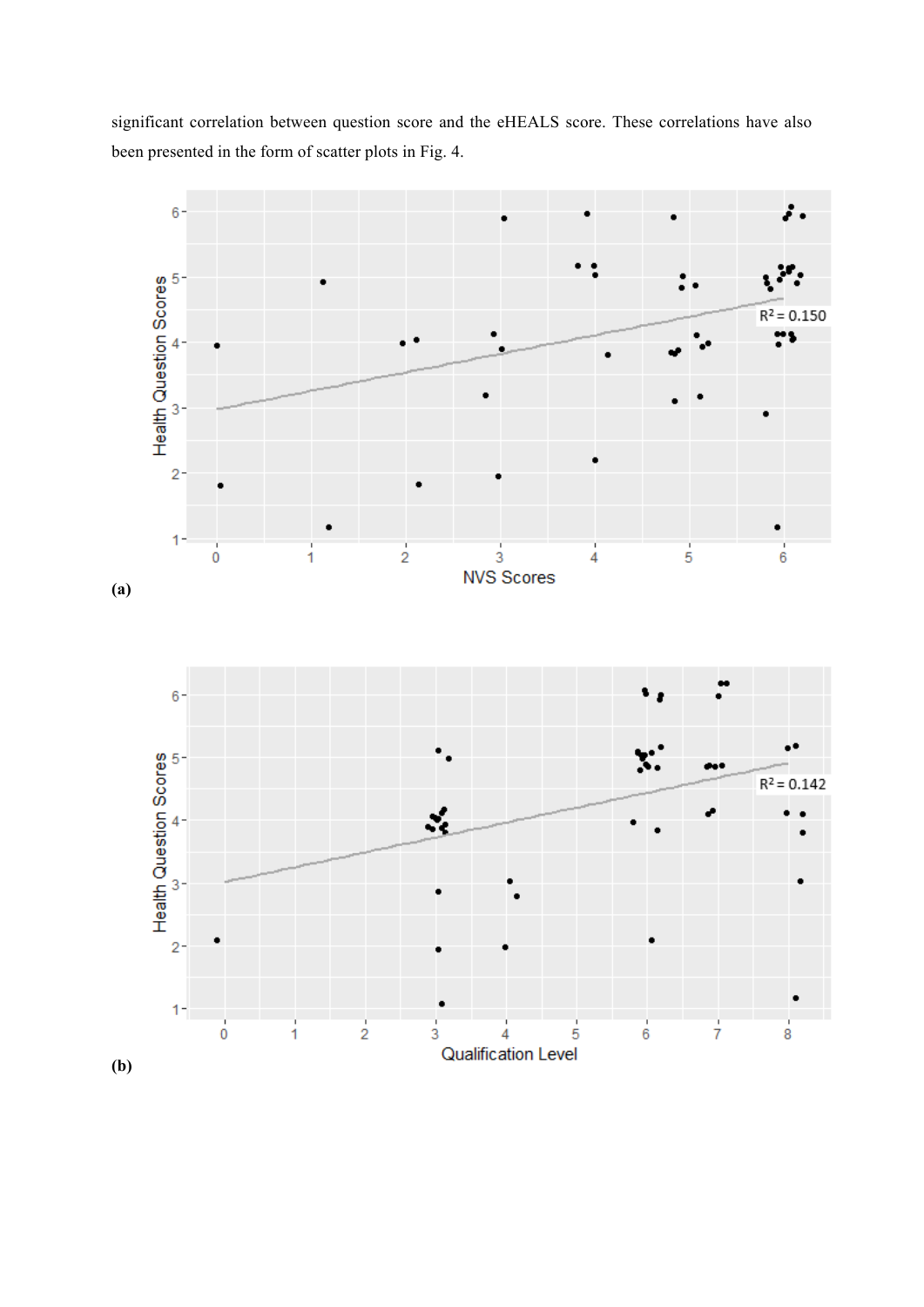

**Fig. 4. Scatterplots with linear regression line illustrating correlations between (a) question score and NVS score, (b) question score and qualification level, and (c) question score and eHEALS score.**

## **4.2 Health Information Seeking Behavior**

Fig. 5 indicates the total submitted and correct answers for each question, and Fig. 6 indicates the average completion times for correct and incorrect answers. Table 3 illustrates paired *t*-test analysis of the completion times for all the health questions. As can be perceived, there was variation in the completion rate and the time taken to complete each health question. There was a statistically significant weak negative correlation between completion times and question scores for questions 1 ( $r_{(52)} = -.450$ ,  $p < .01$ ) and 3 ( $r<sub>(52)</sub> = -.371$ ,  $p < .01$ ). However the correlations for questions 2, 4, 5 and 6 were not statistically significant. Question 4 had the lowest completion rate  $(n = 44)$  and the lowest proportion of correct answers ( $n = 25$ ). Moreover as indicated in Table 3 the mean completion time for question 4 was significantly longer when compared to all other questions. Question 3 had the highest rate of correct answers  $(n = 49)$  and a chi-square test of independence indicated that, with statistical significance, the participants performed best in this question,  $X^2(5) = 39.885^{\degree}$ , p < .001.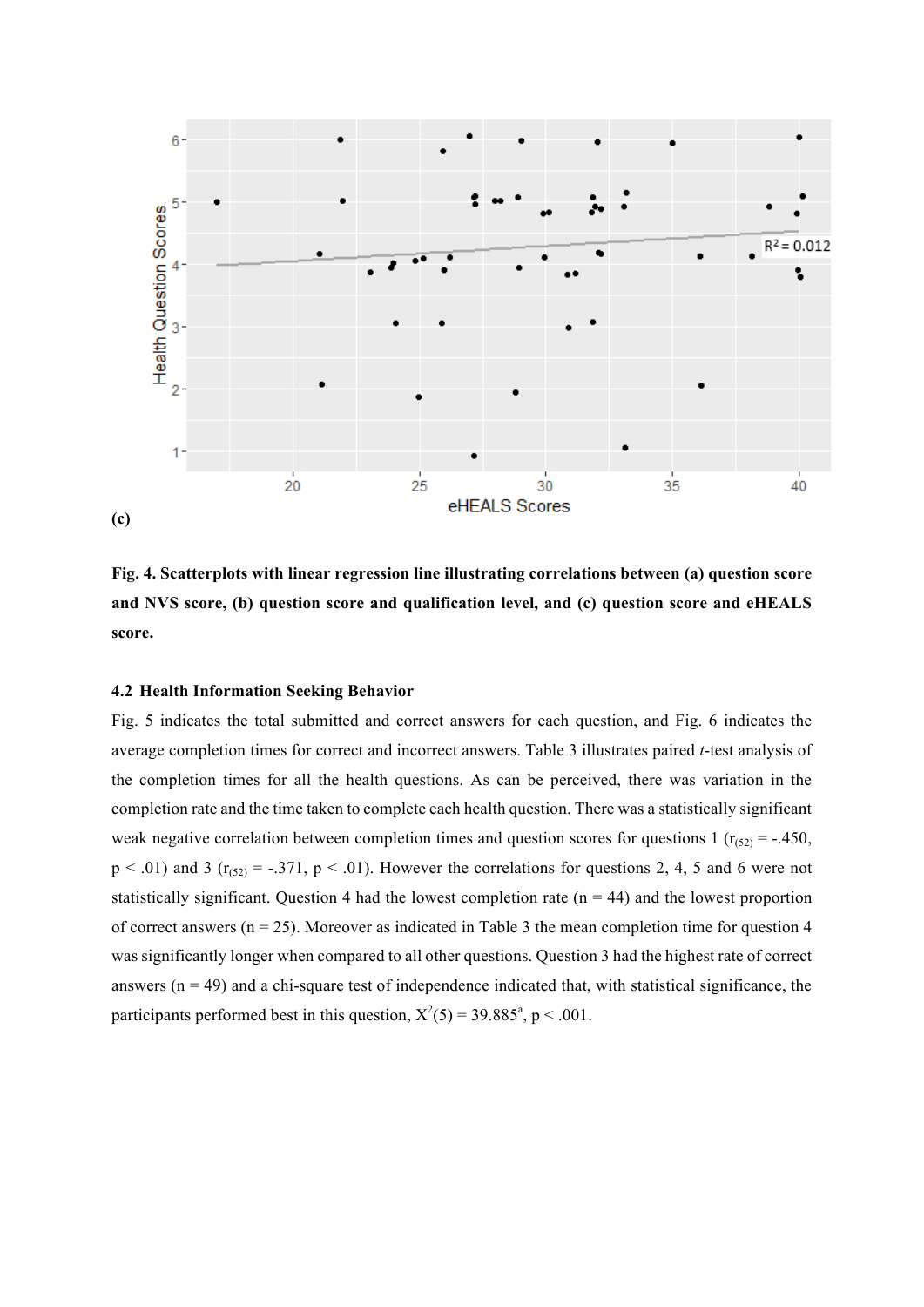

**Fig. 5. Total submitted and correct answers for health questions.**



**Fig. 6. Boxplots of completion times for correct and incorrect answers, including p-values from** *t***test comparison.**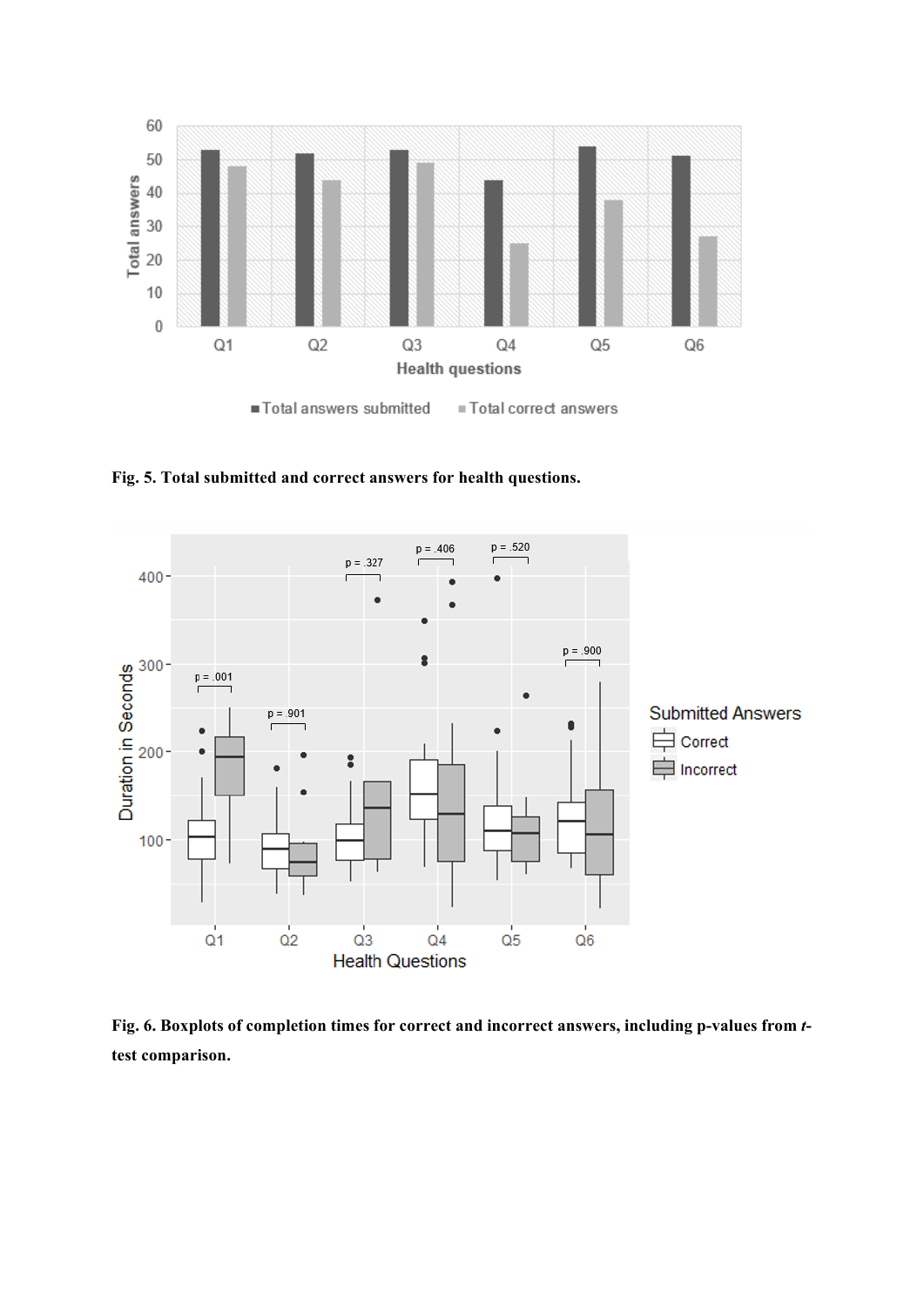|    | Q1            | $\overline{O2}$ | Q3         | Q <sub>4</sub> | Q <sub>5</sub> | Q6         | Mean   | <b>SD</b> |
|----|---------------|-----------------|------------|----------------|----------------|------------|--------|-----------|
| Q1 |               | $3.081**$       | .830       | $-3.016**$     | $-.406$        | $-.747$    | 114.43 | 50.67     |
|    | $Q2 -3.081**$ |                 | $-1.927$   | $-6.680***$    | $-3.284**$     | $-3.171**$ | 90.54  | 34.39     |
|    | $Q3 - .830$   | 1.927           |            | $-4.100***$    | $-1.404$       | $-1.550$   | 106.43 | 49.20     |
|    | Q4 3.016**    | $6.680***$      | $4.100***$ |                | $2.929**$      | $2.558*$   | 156.63 | 79.66     |
| Q5 | .406          | $3.284**$       | 1.404      | $-2.929**$     |                | $-.339$    | 118.61 | 57.60     |
| Q6 | .747          | $3.171**$       | 1.550      | $-2.558*$      | .339           |            | 122.06 | 61.07     |

**Table 3. Results of** *t***-test comparison of the completion times for the health questions, indicating**  *t* **statistic and p-value.** 

**\*p< .05, \*\*p< .01, \*\*\*p< .001 (two tailed).**

As the health questions related to popular health topics and had been designed to be of equal difficulty it was unclear why there was such variation in the submission and accuracy rates. Therefore we aimed to explore the health information seeking behavior exhibited throughout the experiment in order to determine whether behaviors differed between questions. The most prominent method for seeking information throughout the experiment was through a search engine. As there was such a reliance on search engine result pages (SERPs) to find sources of health information we conducted *t*-test analysis to determine if there were any distinctions between the time spent on SERPs during each of the six health questions. The results of this analysis are illustrated in Table 4.

**Table 4. Results of** *t***-test comparison of SERPs visit duration during health questions, indicating**  *t* **statistic and p-value.**

|               | $\overline{O1}$ | $\overline{O2}$ | $\overline{O3}$ | Q4         | Q <sub>5</sub> | Q <sub>6</sub> | Mean  | <b>SD</b> |
|---------------|-----------------|-----------------|-----------------|------------|----------------|----------------|-------|-----------|
| Q1            |                 | $2.58*$         | $5.23***$       | $-733$     | 1.996          | .55            | 21.46 | 19.93     |
| $\mathbf{Q2}$ | $-2.58*$        |                 | $4.05***$       | $-2.74**$  | $-21$          | $-1.84$        | 14.82 | 12.80     |
|               | $Q3 - 5.23***$  | $-4.05***$      |                 | $-5.13***$ | $-3.28**$      | $-4.90***$     | 7.46  | 10.01     |
| Q4            | .733            | $2.74**$        | $5.13***$       |            | $2.44*$        | 1.14           | 24.37 | 24.60     |
|               | $Q5 - 1.996$    | .21             | $3.28**$        | $-2.44*$   |                | $-1.52$        | 15.28 | 16.09     |
|               | $Q6 - .55$      | 1.84            | $4.90***$       | $-1.14$    | 1.52           |                | 19.80 | 18.61     |

**\*p< .05, \*\*p< .01, \*\*\*p< .001 (two tailed).**

Question 4 had the largest total of time spent on visits to SERPs (mean time per subject  $= 24.37$  seconds,  $SD = 24.60$ ), and the mean visit duration was significantly longer than the mean time for questions 2, 3 and 5. Question 3 had the smallest total of time spent on SERPs (mean time per subject = 7.46 seconds,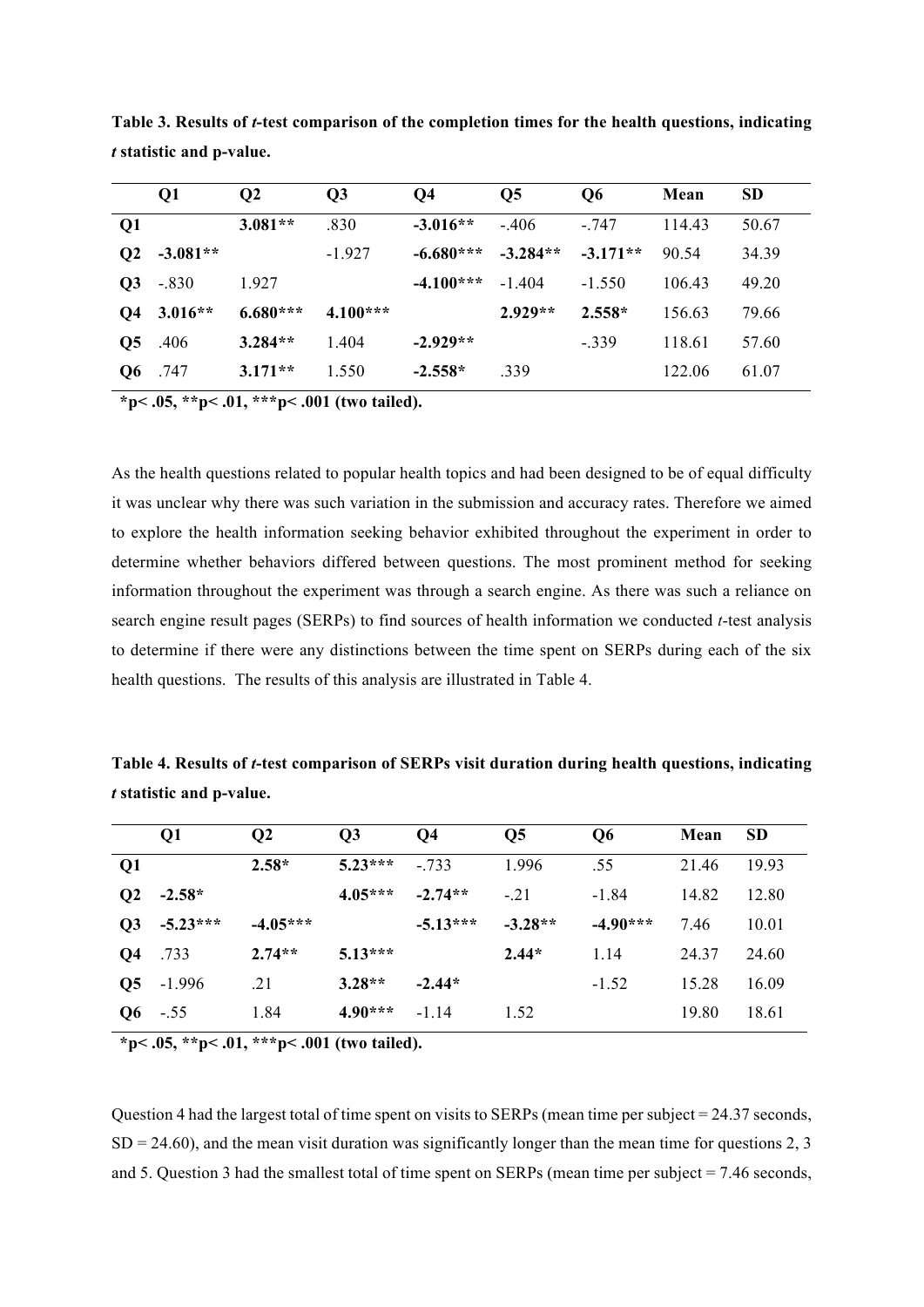$SD = 10.01$ , and this was significantly smaller than the mean time for all other questions. However on further investigation it became apparent that the reduced time on SERPs during question 3 could be attributed to the HISB of the participants. The majority of participants  $(92.6\%, n = 50)$  only visited one SERP and found a link to the source that they used to answer the question. The remaining participants (n = 4) only visited two SERPs before locating an answer source. In comparison the total number of SERPs visited during question 4 was much larger. Again most of the participants (79.6%,  $n = 43$ ) found an answer source from the first or second SERP visited, however the remaining participants (16.7%, n = 9) carried out at least three distinct searches and visited at least three distinct SERPs during their searching activities;  $9.3\%$  (n = 5) visited three distinct SERPs,  $5.6\%$  (n = 3) visited four distinct SERPs and one participant (1.9%) visited five distinct SERPs. The higher rates of distinct searches during question 4 suggests that participants may have found it more challenging to find the information they sought than during question 3. The mean SERP visit duration for question 4 was more than double the mean duration for question 3, implying that on average participants spent substantially longer reading through the search results during question 4. Again this suggests that participants may have found it more problematic to identify suitable sources of information from the search results during question 4. The scrolling behavior exhibited during question 4 also suggests that many participants read through a larger number of the search results than they did in question 3. During question 3 the majority of participants (75.9%,  $n = 41$ ) chose an answer source from the first four results presented and did not scroll down the SERP to look at any further results. In total only 11 participants (20.4%) scrolled beyond the first four SERP results. In comparison 28 participants (51.9%) scrolled beyond the first four results on at least one of the SERPs that they visited during question 4. This would suggest that many participants found it more demanding to locate suitable information resources during question 4 and scrutinised the search results more extensively than they did in question 3.

Throughout the experiment the participants visited different sources of information including government, academic and commercial websites, accredited sources of health information and unaccredited sources of health information such as blogs. Question 4 had the largest sum total of time spent on information web page visits (mean time per subject  $= 67.87$  seconds, SD  $= 66.42$ ) and question 2 had the smallest (mean time per subject = 30.72 seconds, SD = 24.46). Table 5 provides the results of *t*-test comparison of the mean time spent on information pages during the experiment. Again no clear patterns are apparent. Although there is a significant time difference between question 4 and questions 1, 2, 5 and 6 there is no significant difference with question 3. The mean time for question 2 is significantly smaller than the mean time for questions 3, 4 and 5, however no significant difference exists with questions 1 and 6. An investigation of the HISB of the participants during question 2 clarified the reasons why the mean visit duration was low. In total 23 participants (42.9%) visited only one information web page, and used this source to answer the question. In addition  $18.5\%$  (n = 10) used a SERP to answer the question and did not visit any information pages at all. It was surprising to note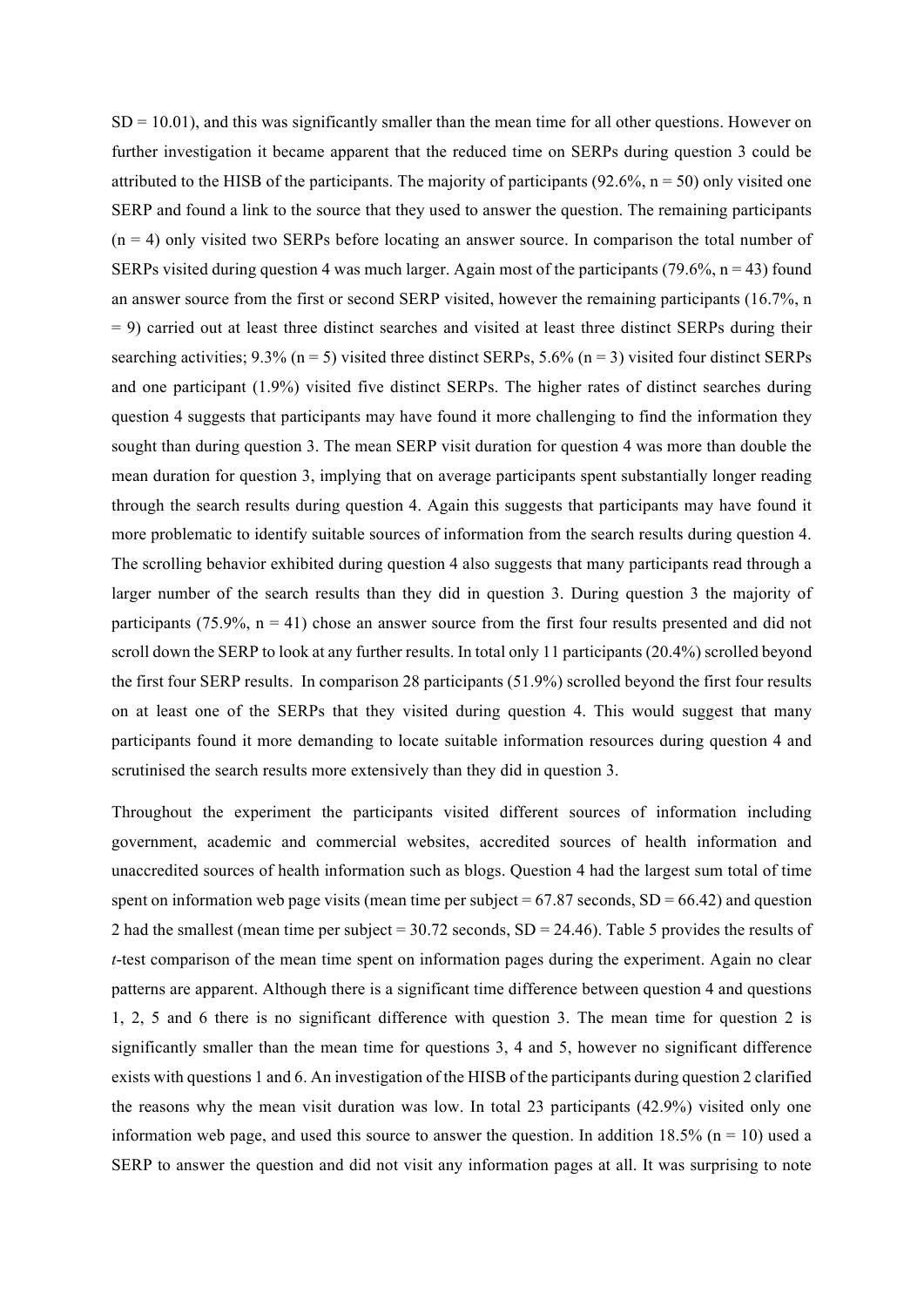that question 2 had the second highest rate of visits to information pages ( $n = 61$ ) whilst question 4 had the highest rate ( $n = 64$ ). However the mean information page visit duration during question 2 was less than half of the mean duration for question 4. This implies that on average participants spent twice as long reading an information page during question 4 than they did in question 2, again suggesting that participants found it problematic to locate the information required for question 4.

|                | Q1      | $\mathbf{Q}$ | Q3        | Q <sub>4</sub> | Q <sub>5</sub> | Q <sub>6</sub> | Mean  | <b>SD</b> |
|----------------|---------|--------------|-----------|----------------|----------------|----------------|-------|-----------|
| Q1             |         | 1.86         | $-1.24$   | $-2.45*$       | $-.63$         | $-.02$         | 41.39 | 37.02     |
| Q <sub>2</sub> | $-1.86$ |              | $-3.02**$ | $-4.12***$     | $-2.35*$       | $-1.66$        | 30.72 | 24.46     |
| Q <sub>3</sub> | 1.24    | $3.02**$     |           | $-1.65$        | .57            | 1.25           | 51.65 | 44.81     |
| Q <sub>4</sub> | $2.45*$ | $4.12***$    | 1.65      |                | $2.03*$        | $2.49*$        | 67.87 | 66.42     |
| Q <sub>5</sub> | .63     | $2.35*$      | $-.57$    | $-2.03*$       |                | .60            | 46.78 | 46.81     |
| Q <sub>6</sub> | .02     | 1.66         | $-1.25$   | $-2.49*$       | $-.60$         |                | 41.56 | 43.51     |

**Table 5. Results of** *t***-test comparison of information page visit duration during health questions, indicating** *t* **statistic and p-value.**

**\*p< .05, \*\*p< .01, \*\*\*p< .001 (two tailed).**

In total we received 307 submitted answers, of which  $75.2\%$  (n = 231) were correct. Over half of the total submitted answers (56.0%,  $n = 172$ ) used accredited sources of information and 82.6% ( $n = 142$ ) of these answers were correct. A much smaller proportion of the submitted answers  $(21.8\%$ , n = 67) used unaccredited sources and  $67.2\%$  (n = 45) of these answers were correct. There was a notable use of SERPs as an information source; 17.9% ( $n = 55$ ) of the submitted answers were gathered from SERPs, and over half of these answers  $(65.5\%, n = 36)$  were correct. The results of a Chi-Square test of independence indicated a significant association between the information source (accredited, unaccredited or SERP) and whether the submitted answer was correct,  $X^2(2) = 10.230$ , p < .01. Only two participants (3.7%) used accredited sources to answer all six questions. There was no distinct pattern as to the usage of SERPs to gather information. Over half of the participants (53.7%,  $n = 29$ ) used information from a SERP to answer at least one question, while  $3.7\%$  (n = 2) used SERPs to answer five out of six health questions. However no significant correlations were found between the number of answers from SERPs and NVS scores, eHEALS scores, age or qualification level.

With regard to the overall distribution of the time online during the study, the majority of time (73%) was spent on information pages whilst 27% of the time was spent on SERPs. The prominent method used to find information was through SERPs, however there were no statistically significant correlations between NVS and eHEALS scores and the amount of time that a participant spent on visits to SERPS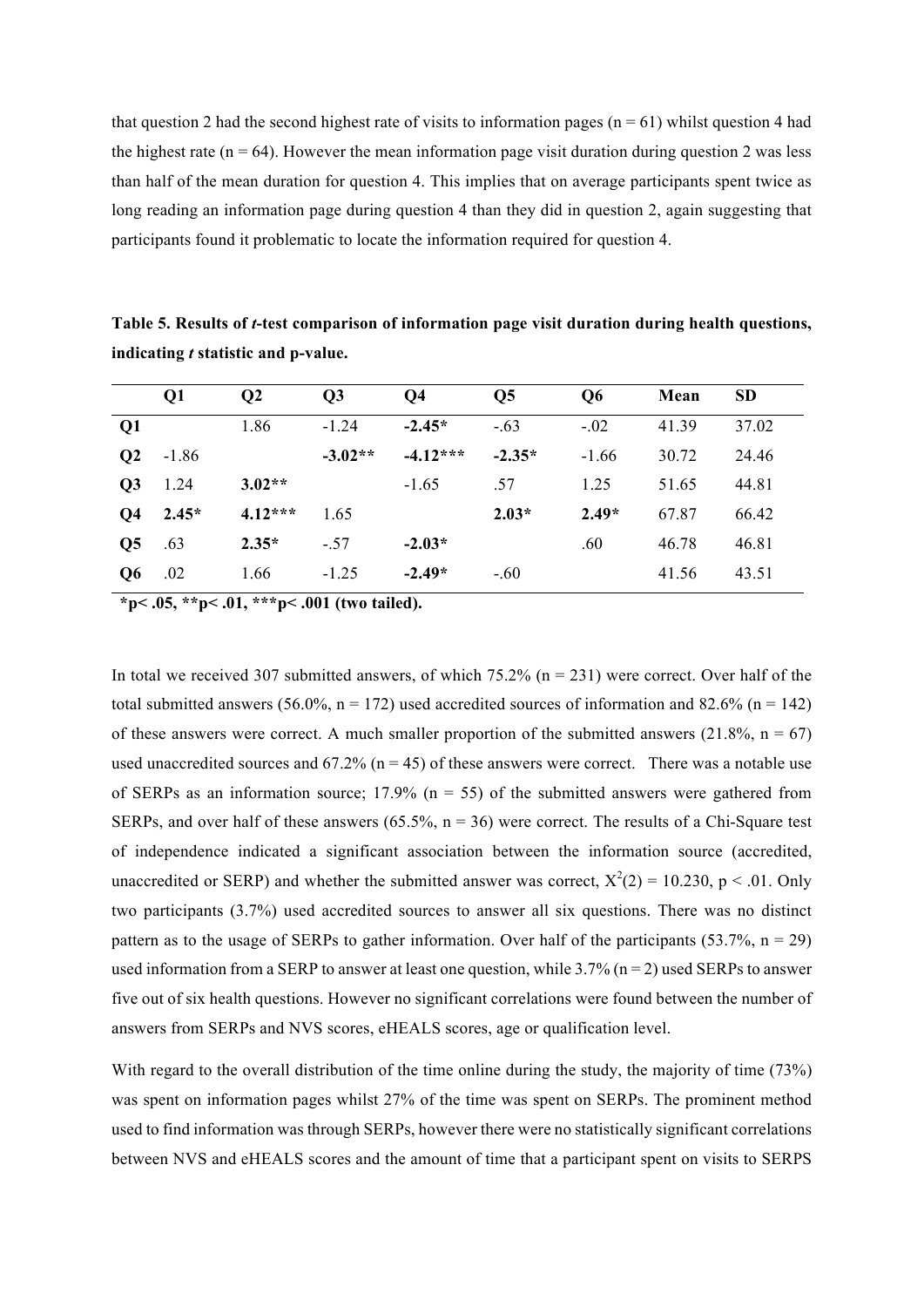or information pages. In total 393 search queries were entered during the experiments. There were 86 reformulations of queries and  $36\%$  (n = 31) of these were spelling reformulations, all of which were auto-corrections suggested by the search engine. A notable trait amongst the study population was that, in general, the participants did not compare information between different sources. For  $61.6\%$  (n = 189) of the submitted answers the participant used information from the first information page that they visited and did not visit any other information resources. Furthermore for  $14.7\%$  (n = 45) of the submitted answers the participant gathered information from a SERP and did not visit any additional SERPs or any information pages at all.

# **4.3 Difficulty Ratings**

At the end of each health question the participant would indicate, on a scale of one to five (very easy to very difficult), how difficult it had been to find the information necessary to answer the question. The ratings enabled us to quantify whether the participants perceived information gathering to be more or less challenging during particular questions. Fig. 7 shows the frequencies of ratings for each question. We used Spearman's correlation coefficient to investigate whether there were any associations between the ratings provided for each question and the eHEALS score. The eHEALS scores had a weak negative association with the ratings for question 1 ( $r_{(52)} = -.332$ ,  $p < .05$ ), question 2 ( $r_{(52)} = -.356$ ,  $p < .01$ ) and question 6 ( $r_{(52)} = -0.424$ , p < .01), indicating that an increase in eHEALS score correlates with a decrease in the difficulty ratings assigned. However this relationship was not true for all the health questions as the correlations for questions 3, 4 and 5 were not statistically significant.



**Fig. 7. Frequencies of information gathering difficulty rating for health questions.**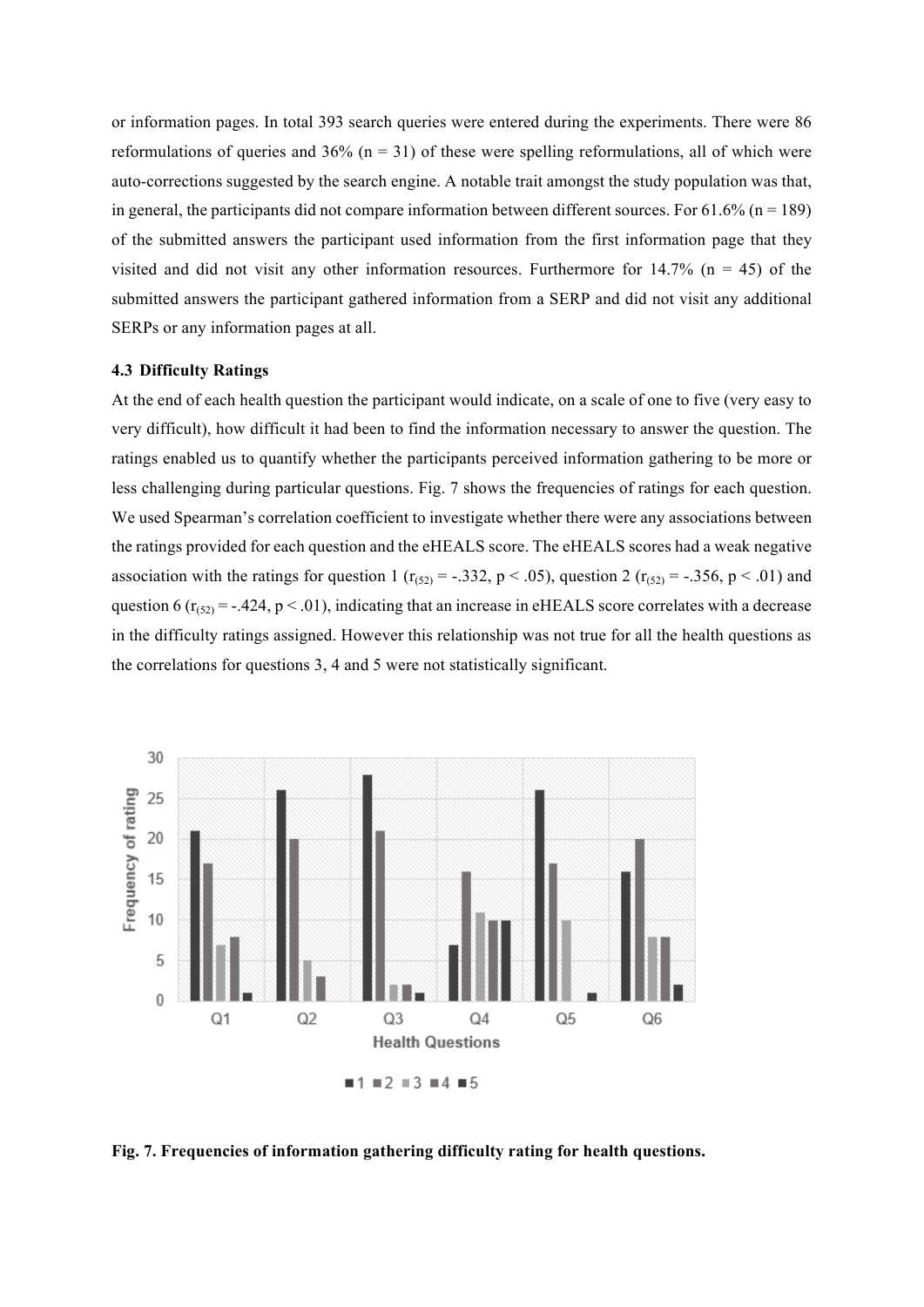### **5. Discussion**

The aim of this study was to discover whether there are any relationships between how an individual obtains and utilises online health information, and their level of health literacy and eHealth literacy. There was a high level of educational attainment amongst the participants and the majority of participants had adequate health literacy scores. Although there was a wider distribution in the eHealth literacy scores over half of the study population perceived their skills as being in the upper quadrant. Attitudes towards Internet based health resources were largely positive as most of the participants perceived these as useful and convenient. Participants were also confident in their ability to use the Internet to gather health information. Education was found to be a significant predictor of health literacy, and this finding concurs with the results of similar research in the domain of health literacy (Diviani, van den Putte, Meppelink, & van Weert, 2016; Kandula et al., 2009). However surprisingly neither education nor age were significant co-variants of the eHEALS scores, and no significant relationship was identified between the NVS and eHEALS scores. As health literacy is one of the core literacies of eHealth literacy it was unexpected that no correlation was found between the two scores. Moreover whilst a weak positive correlation was found between health question scores and NVS scores, no relationship was found between the question scores and eHEALS scores. Again this was surprising as higher eHEALS scores have been associated with enhanced online searching skills, and success at finding and using health information (Neter & Brainin, 2012). The eHEALS scores suggested that most of the participants had adequate skills to find the information necessary to answer all the health questions. However the lack of correlation with the question scores suggests that the eHEALS scores may not have accurately reflected the actual online health information seeking abilities of all the participants in our study. This finding corresponds with concerns that have been expressed regarding the validity of eHEALS as an instrument to quantify actual online health information seeking skills (Diviani, van den Putte, Meppelink, & van Weert, 2016; van der Vaart et al., 2011). Moreover it has also been suggested that as eHEALS is a measure of self-efficacy the score may reflect an individual's overestimation of their skills rather than their actual abilities (Aponte & Nokes, 2015; Diviani, van den Putte, Meppelink, & van Weert, 2016; van der Vaart et al., 2011). However we could not quantify whether this was the case with our study population.

Although there was variation in the health question scores all the participants were able to use online health information to correctly answer at least one health question. The low submission rate and manner of health information seeking suggested that question 4 was the most challenging for the participants. However it was unclear why this question appeared so problematic. The majority of participants whom did not submit an answer or submitted an incorrect answer had adequate health literacy and eHealth literacy skills, thereby suggesting that they would have sufficient skills to locate and use the information required to answer this question. For a small proportion of participants it appeared that appropriate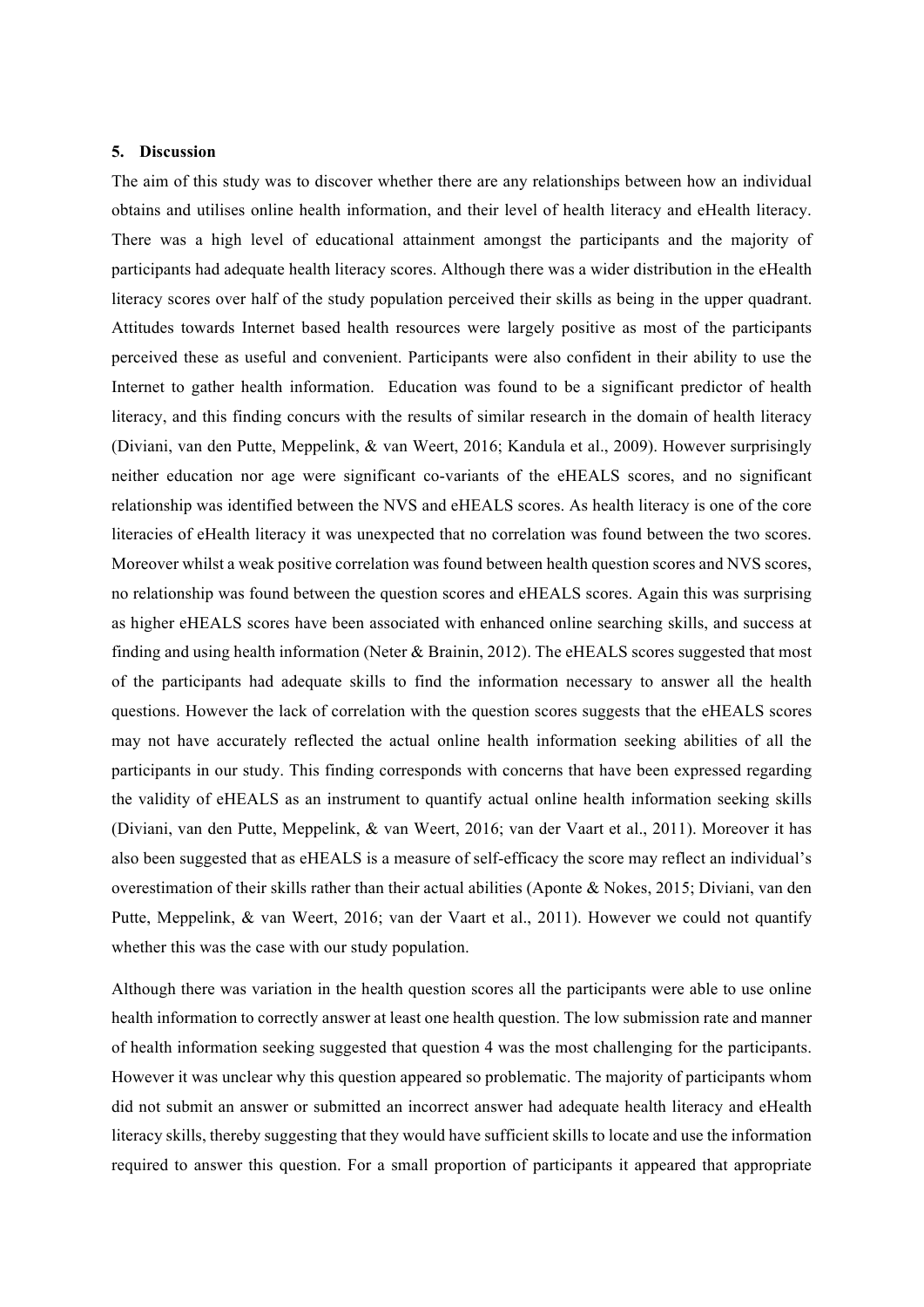information was gathered but an error was introduced whilst calculating the total number of grammes. Although there was some variation in the performance of the participants for the health questions there were notable similarities in their HISB. It had been emphasised to the participants that they were free to choose their own search strategy however the most frequent online seeking method for discovering health information was through search engine results. This behavior is comparable to the searching activities of other online health information seekers (Escoffery et al., 2005; Fox & Duggan, 2013). Throughout the experiment, participants prominently utilised SERPs to locate sources of information. Moreover search engine auto-corrections were also used to guide search query reformulation. This behavior was inconsistent with our expectations as  $66.7\%$  (n = 36) of participants had indicated that they knew where to find online health resources. In order to quantify the use of SERPs we measured the duration of SERP visits by a participant. However we found no significant correlation between SERPs visit duration and health literacy or eHealth literacy. Employing a search engine based searching strategy did not appear to adversely affect information gathering as the majority of participants were able to locate sources to help them answer all six questions.

Despite having adequate health literacy and eHealth literacy skills most individuals utilised both accredited and uncertified health information. This included a significant proportion of participants who utilised information from SERPs to answer the questions. The use of unaccredited health information sources and SERPs was surprising as  $70.4\%$  (n = 38) of participants had agreed that they could distinguish between high and low quality online health resources. However although several participants used SERPs to answer more than one question we could not find any significant predictors for this behavior. Another notable behavior was that, in general, the participants did not appear to compare information between different sources. Almost all of the participants stopped searching at the page from which they had answered the question. For a large proportion of the questions the answer source was the first page visited, thereby these participants made no effort to compare or validate this information with any other sources.

Many of the participants were highly confident in their online searching skills, however question scores and searching behaviors did not appear to reflect the eHealth literacy competencies for a number of participants. In order to further analyse and explicate some of the inconsistencies in our findings we should also consider how contextual factors may have influenced the health information seeking behaviors of some of the participants. Online health information is often sought when health consumers perceive a risk or uncertainty regarding a personal or familial health situation (Chavarria et al., 2016; Powell et al., 2011). Health uncertainty often effects an emotional response such as anxiety or distress, and thereby the consumer may place greater value on the credibility and reliability of health information and adapt their search behaviors accordingly. Studies have suggested that when seeking information for salient health concerns online information seekers may undertake a more exploratory searching approach, performing multiple searches and examining various sources to compare and verify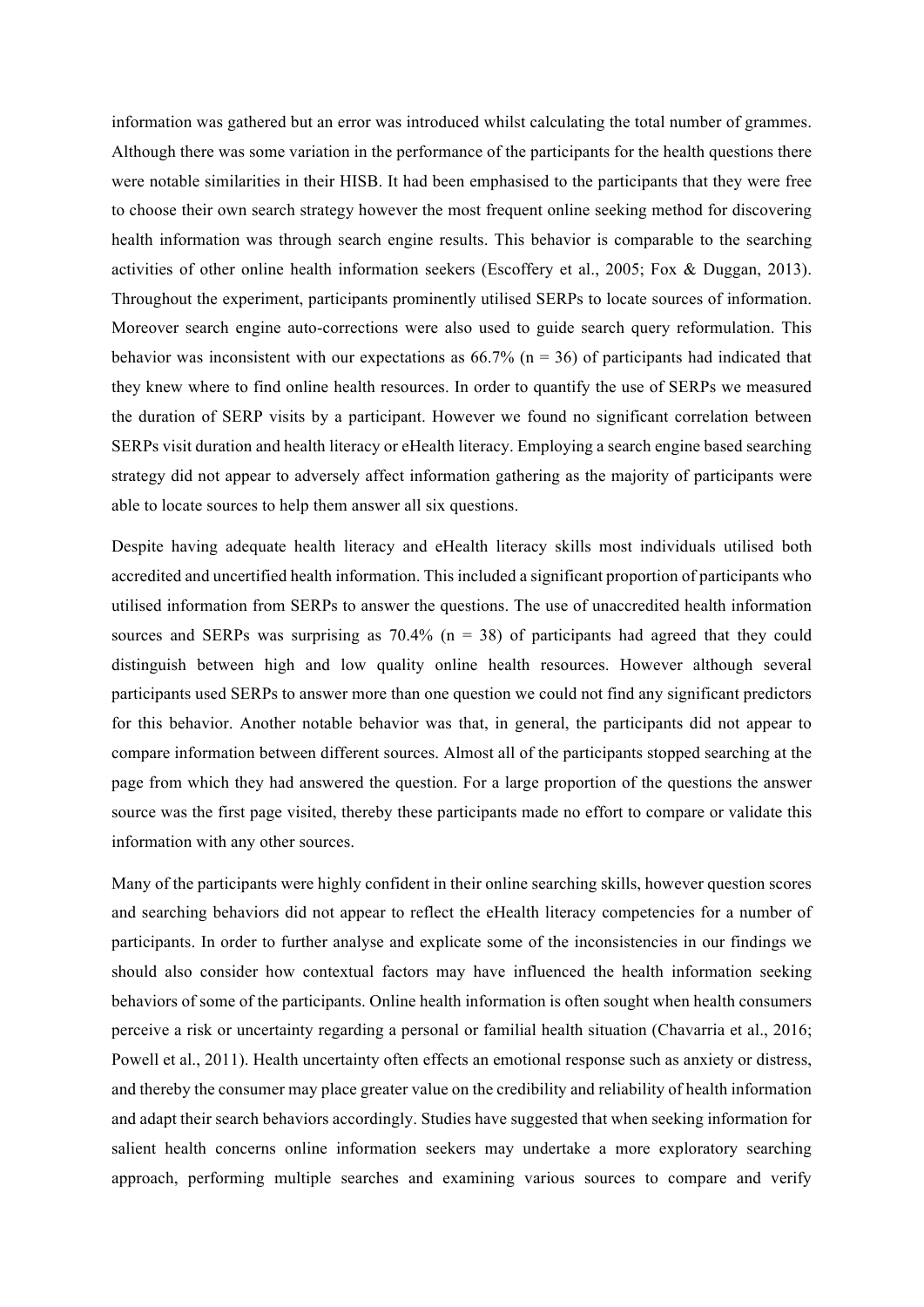information, and placing greater significance on the reliability of the information source (Best, Gil-Rodriguez, Manktelow, & Taylor, 2016; Mendes, Abreu, Vilar-Correia, & Borlido-Santos, 2016; Pang, Verspoor, Chang, & Pearce, 2015; Powell et al., 2011; Rozmovits, & Ziebland, 2004) However, in contrast, the study participants did not have emotive motivations for searching for health information, and this may have influenced their engagement with the search tasks. As the topics under investigation were not personally relevant, some of the participants may have been less inclined to validate the information found, verify the reliability of the information source or persist in a challenging search situation. As a result, for some participants, the searching behaviors exhibited and question score achieved may not have accurately depicted their actual skills to locate and use online health information. This may have been reflected in some of our findings including the lack of correlation between the eHEALS scores and question scores.

# **Study Limitations**

There were a number of limitations in this study. Firstly, the participants were drawn from a convenience sample of university students and staff and thus it was likely that the level of educational attainment would be high, and consequently health literacy and eHealth literacy levels would also be high for most of the study population. However, the findings show that there was diversity in the range of scores achieved in NVS and eHEALS. Moreover, although the study population perceived themselves to be advanced users of the Internet for health information seeking purposes, the study highlighted some limitations in the effectiveness of their searching behaviors. A second limitation was that the study was performed under laboratory conditions and it is likely that the participants completed the search tasks in less time than they would take if they were actually seeking information for a genuine health concern. However, by presenting the participants with questions related to popular public health topics, we were able to comprehend a range of HISB that were typical of daily online health information seeking.

### **6. Conclusion**

This study presented subjects with health questions related to popular health topics. All of the participants exhibited health literacy and eHealth literacy competencies to utilise a variety of health resources to accurately answer the health questions. The most notable behavior during the study was a reliance on search engines to guide information gathering, a common trait amongst online health information seekers (Fox & Duggan, 2013). Other prominent characteristics of our study population included a reliance on unaccredited health information, and a reluctance to confirm the validity of health information by comparing it with other sources. Although in many cases the unaccredited information was accurate, these behavioral traits are concerning within such a highly qualified and confident group of health information seekers. Online health information is accessed by individuals of all ages and socioeconomic and educational backgrounds (Fox  $\&$  Duggan, 2013), thereby not all information seekers will have skills comparable to our participants to interpret, critique and apply the information found. One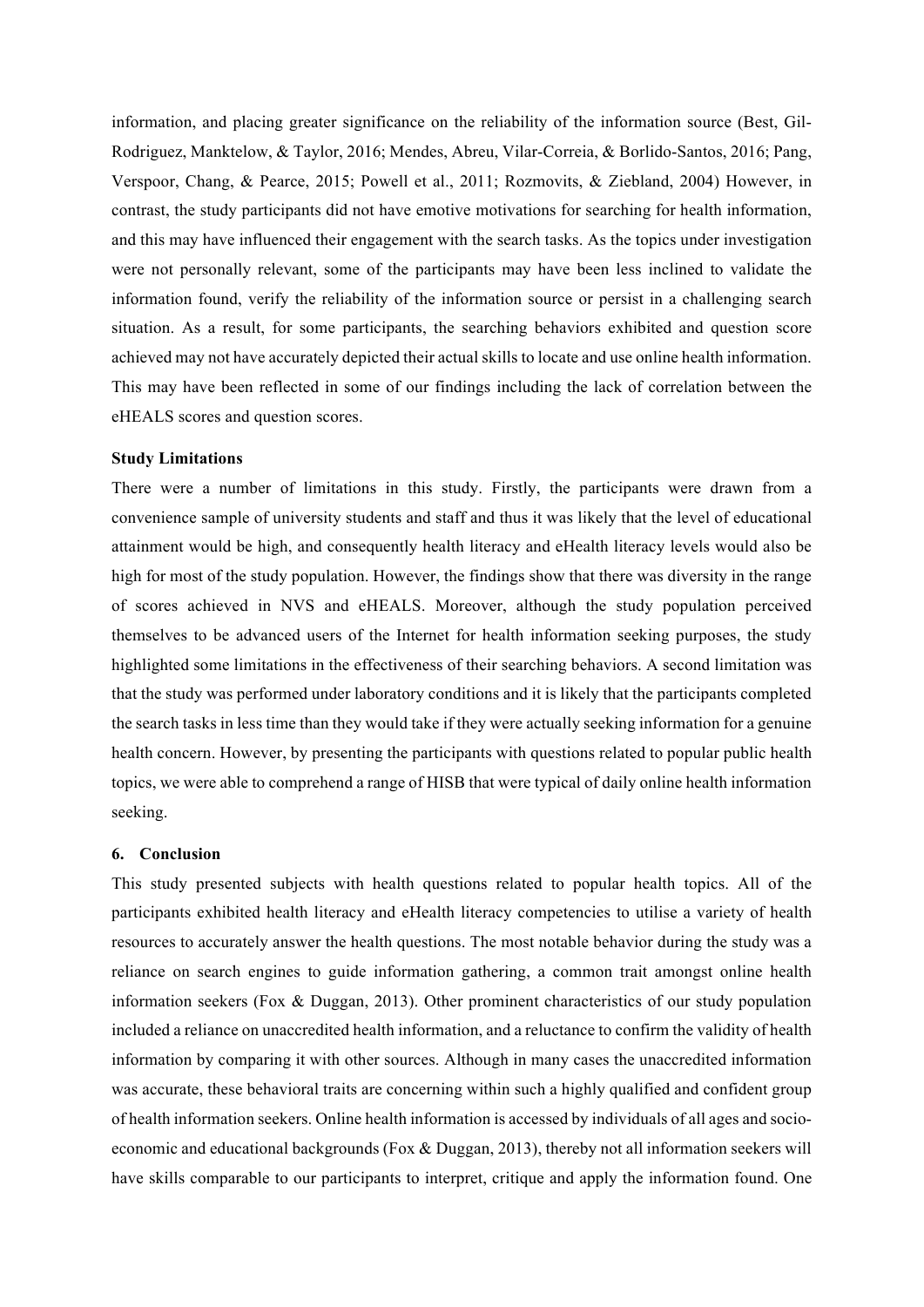possible approach to alleviating the problems associated with limited health information seeking skills could be public health promotion of criteria by which to assess the validity of online health information. Providing standardised evaluation criteria could assist information seekers of all abilities to effectively identify unreliable information sources. There is also an opportunity to enhance the health literacy and eHealth literacy skills of adolescents and young adults through education in schools, colleges and universities. This also has the benefit of equipping younger generations with eHealth literacy skills that can inform their health decisions as their health needs change throughout adult life.

Some of the more unexpected results in our study related to the weak correlations between the eHEALS scores, the NVS scores and the health question scores. Although eHEALS has been repeatedly validated as a reliable measure of eHealth literacy skills it did not appear to accurately reflect the online health information seeking skills of all our participants. This suggests that there may be a need to develop a new eHealth literacy measurement instrument which relies less on the user's self-perception of their skills. One approach could be to expand the question set to more rigorously examine the user's past experiences of using a range of eHealth tools and engaging with the various skills that comprise the literacies of eHealth literacy. The results from these questions may capture a more accurate reflection of the user's actual online health information seeking skills.

## **References**

Aponte, J., & Nokes, K. M. (2015). Electronic health literacy of older hispanics with diabetes. *Health Promotion International,* doi:10.1093/heapro/dav112

Barbour, J. B., Rintamaki, L. S., Ramsey, J. A., & Brashers, D. E. (2012). Avoiding health information. *Journal of Health Communication*, 17(2), 212-229.

Best, P., Gil-Rodriguez, E., Manktelow, R., & Taylor, B. J. (2016). Seeking help from everyone and no-one: Conceptualizing the online help-seeking process among adolescent males. *Qualitative Health Research, 26*(8), 1067-1077. doi:10.1177/1049732316648128 [doi]

Brashers, D. E. (2001). Communication and uncertainty management. *Journal of Communication*, 51(3), 477-497.

Brashers, D. E., Neidig, J. L., & Goldsmith, D. J. (2004). Social support and the management of uncertainty for people living with HIV or AIDS. *Health Communication*, 16(3), 305-331.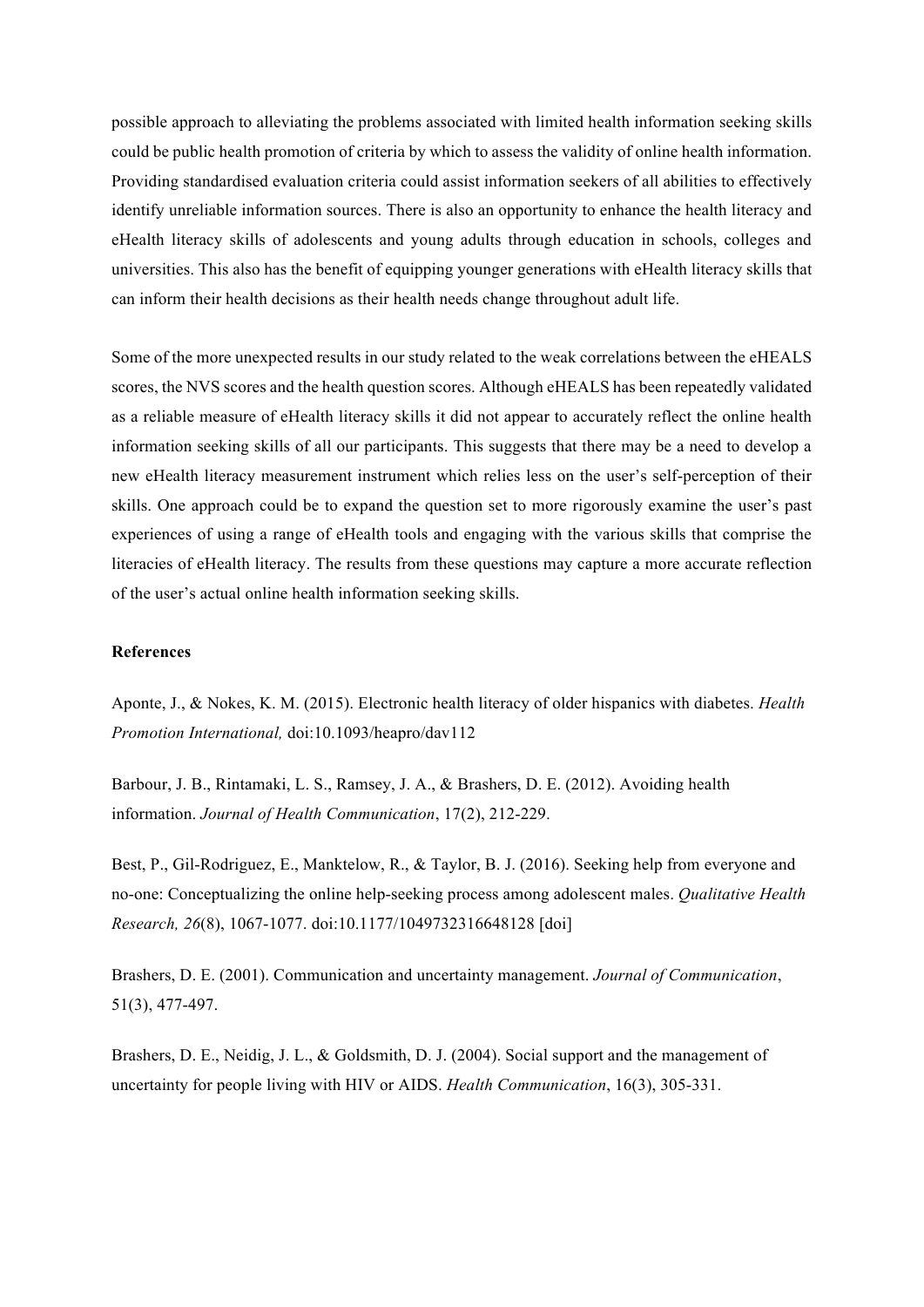Brashers, D. E., Neidig, J. L., Haas, S. M., Dobbs, L. K., Cardillo, L. W., & Russell, J. A. (2000). Communication in the management of uncertainty: The case of persons living with HIV or AIDS. *Communications Monographs*, 67(1), 63-84.

Britt, R. K., & Hatten, K. N. (2013). Need for cognition and electronic health literacy and subsequent information seeking behaviors among university undergraduate students. *SAGE Open, 3*(4), 2158244013508957.

Business Services Organisation. (n.d.). *Prescribing by GP Practice.* Retrieved July 27, 2016, from, http://www.hscbusiness.hscni.net/services/2471.htm

Caiata-Zufferey, M., Abraham, A., Sommerhalder, K., & Schulz, P. J. (2010). Online health information seeking in the context of the medical consultation in Switzerland. *Qualitative Health Research*, 20(8), 1050-1061.

Capra, R. (2010). HCI browser: A tool for studying web search behavior. *Proceedings of the American Society for Information Science and Technology, 47*(1), 1-2.

Chavarria, E. A., Chaney, E. H., Stellefson, M. L., Chaney, J. D., Chavarria, N., & Dodd, V. J. (2016). Types and factors associated with online health information seeking among college men in latino fraternities: A qualitative study. *American Journal of Men's Health,* doi:1557988315626510 [pii]

Chen, W., & Lee, K. (2014). More than search? informational and participatory eHealth behaviors. *Computers in Human Behavior, 30*, 103-109. doi:http://dx.doi.org/10.1016/j.chb.2013.07.028

Crown copyright. (2016). *Compare different qualifications.* Retrieved July 27, 2016, from https://www.gov.uk/what-different-qualification-levels-mean/compare-different-qualification-levels

DeLorme, D. E., & Huh, J. (2009). Seniors' uncertainty management of direct-to-consumer prescription drug advertising usefulness. *Health Communication*, 24(6), 494-503.

Department of Health. (2016). *Antibiotics.* Retrieved July 27, 2016, from, http://www.nhs.uk/Conditions/Antibiotics-penicillins/Pages/Introduction.aspx

Diabetes UK. (2016). *EYES (RETINOPATHY).* Retrieved July 27, 2016, from, https://www.diabetes.org.uk/Guide-to-diabetes/Complications/Retinopathy/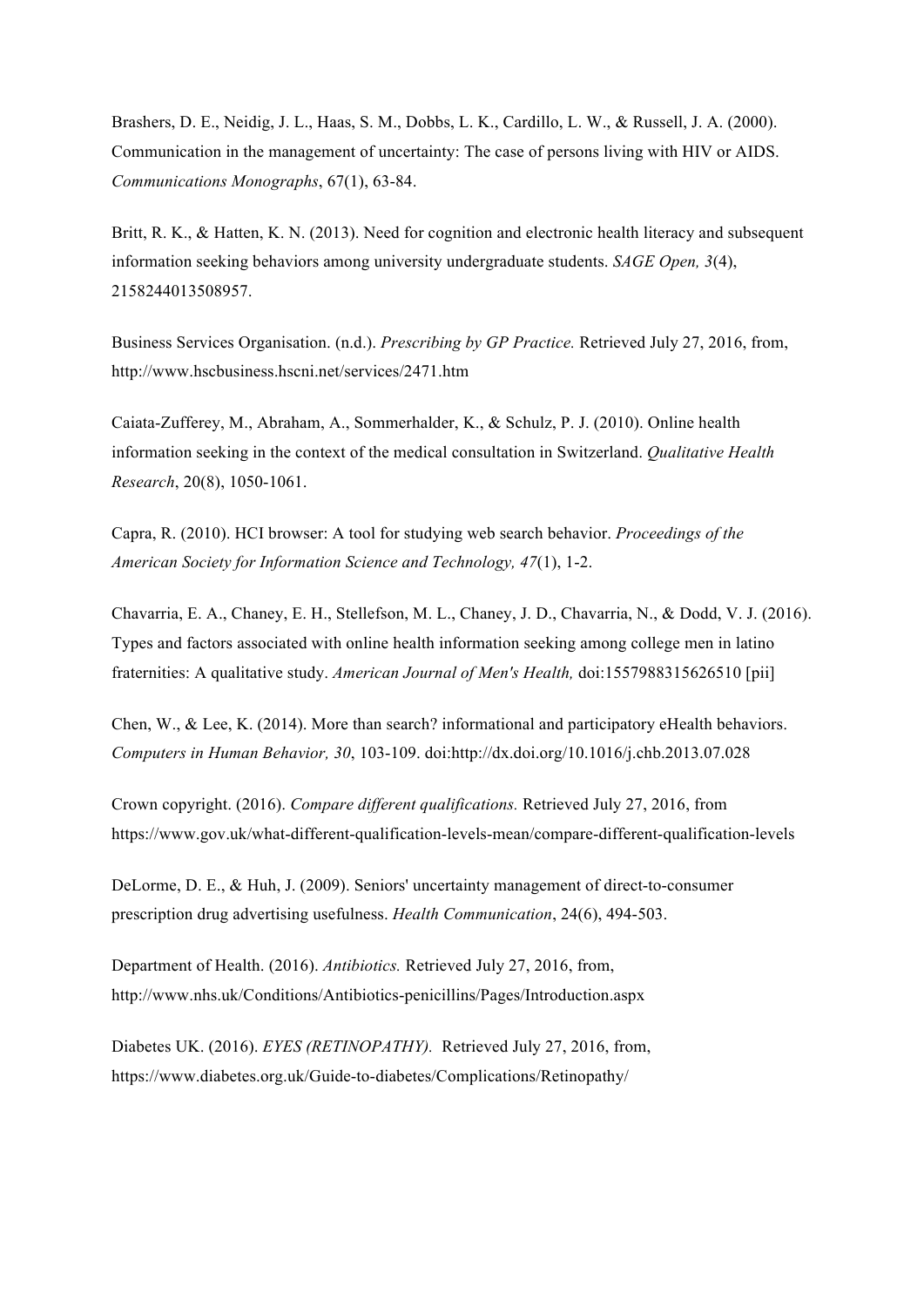Diviani, N., van den Putte, B., Giani, S., & van Weert, J. C. (2015). Low health literacy and evaluation of online health information: A systematic review of the literature. *Journal of Medical Internet Research, 17*(5), e112. doi:10.2196/jmir.4018 [doi]

Diviani, N., van den Putte, B., Meppelink, C. S., & van Weert, J. C. M. (2016). Exploring the role of health literacy in the evaluation of online health information: Insights from a mixed-methods study. *Patient Education and Counseling, 99*(6), 1017-1025. doi:http://dx.doi.org/10.1016/j.pec.2016.01.007

Donovan-Kicken, E., & Bute, J. J. (2008). Uncertainty of social network members in the case of communication-debilitating illness or injury. *Qualitative Health Research*, 18(1), 5-18. doi:10.1177/1049732307309005 [doi]

Escoffery, C., Miner, K. R., Adame, D. D., Butler, S., McCormick, L., & Mendell, E. (2005). Internet use for health information among college students. *Journal of American College Health, 53*(4), 183- 188.

Fox, S. (2011). *Health Topics*. Retrieved July 27, 2016, from http://www.pewinternet.org/2011/02/01/health-topics-2/

Fox, S., & Duggan, M. (2013). *Health Online 2013*. Retrieved July 27, 2016, from http://www.pewinternet.org/2013/01/15/health-online-2013/

Han, P. K., Klein, W. M., & Arora, N. K. (2011). Varieties of uncertainty in health care: A conceptual taxonomy. *Medical Decision Making*, 31(6), 828-838. doi:10.1177/0272989X11393976 [doi]

Jacobs, R. J., Lou, J. Q., Ownby, R. L., & Caballero, J. (2016). A systematic review of eHealth interventions to improve health literacy. *Health Informatics Journal, 22*(2), 81-98. doi:10.1177/1460458214534092 [doi]

Kandula, N. R., Nsiah-Kumi, P. A., Makoul, G., Sager, J., Zei, C. P., Glass, S., Stephens, Q., & Baker, D. W. (2009). The relationship between health literacy and knowledge improvement after a multimedia type 2 diabetes education program. *Patient Education and Counseling, 75*(3), 321-327. doi:http://dx.doi.org/10.1016/j.pec.2009.04.001

Knapp, C., Madden, V., Marcu, M., Wang, H., Curtis, C., Sloyer, P., & Shenkman, E. (2011a). Information seeking behaviors of parents whose children have life-threatening illnesses. *Pediatric Blood & Cancer, 56*(5), 805-811. doi:10.1002/pbc.22674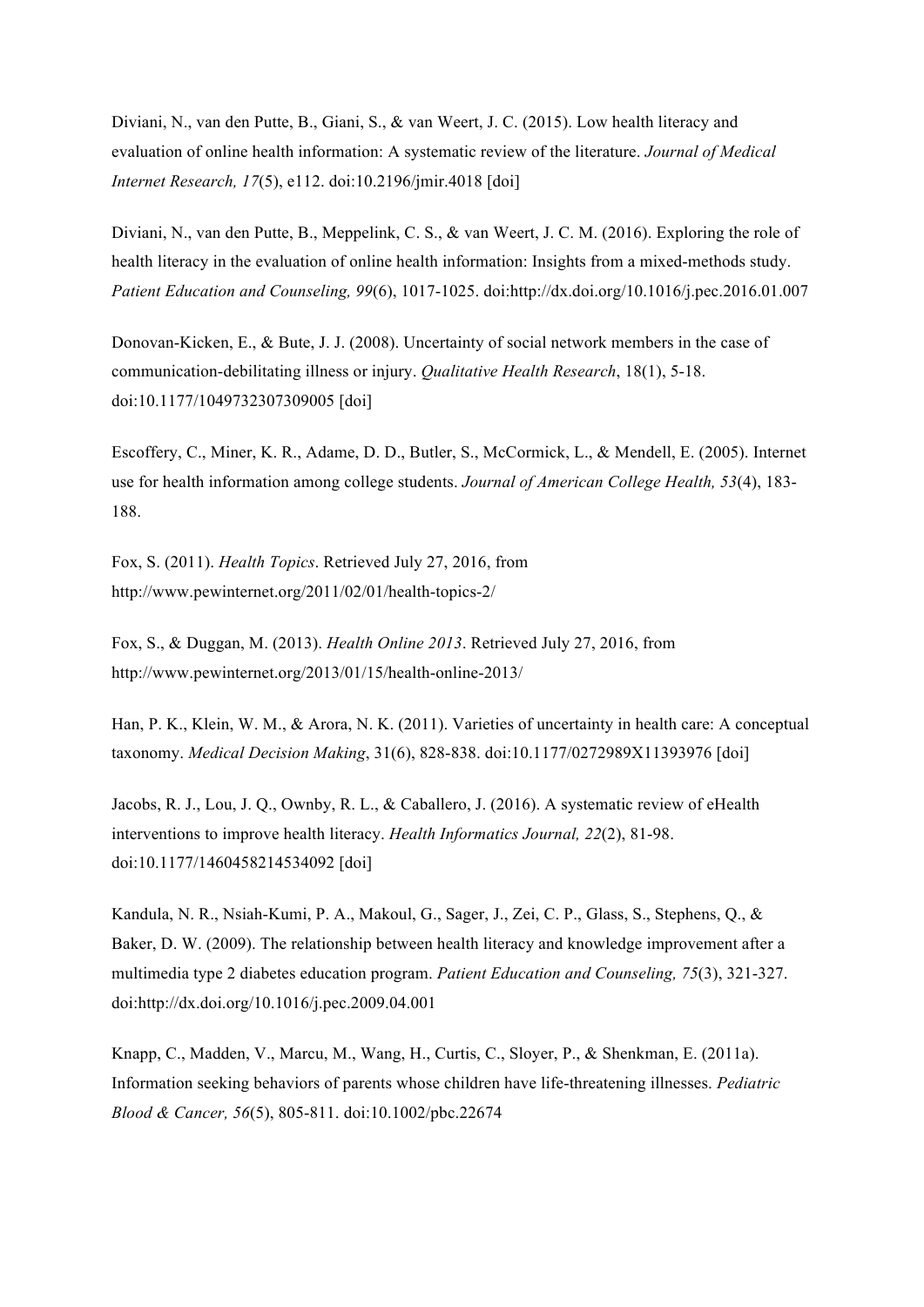Knapp, C., Madden, V., Wang, H., Sloyer, P., & Shenkman, E. (2011b). Internet use and eHealth literacy of low-income parents whose children have special health care needs. *Journal of Medical Internet Research, 13*(3), e75.

Kreps, G. L., & Neuhauser, L. (2010). New directions in eHealth communication: Opportunities and challenges. *Patient Education and Counseling, 78*(3), 329-336. doi:http://dx.doi.org/10.1016/j.pec.2010.01.013

Lagoe, C., & Atkin, D. (2015). Health anxiety in the digital age: An exploration of psychological determinants of online health information seeking. *Computers in Human Behavior*, 52, 484-491. doi:http://dx.doi.org/10.1016/j.chb.2015.06.003

Lambert, S. D., & Loiselle, C. G. (2007). Health information seeking behavior. *Qualitative Health Research*, 17(8), 1006-1019. doi:17/8/1006 [pii]

Lee, K., Hoti, K., Hughes, J. D., & Emmerton, L. M. (2015). Consumer Use of "Dr Google": A Survey on Health Information-Seeking Behaviors and Navigational Needs. *Journal of Medical Internet Research, 17*(12), e288.

Martin, S. C., Stone, A. M., Scott, A. M., & Brashers, D. E. (2010). Medical, personal, and social forms of uncertainty across the transplantation trajectory. *Qualitative Health Research*, 20(2), 182- 196. doi:10.1177/1049732309356284 [doi]

Mendes, Á., Abreu, L., Vilar-Correia, M. R., & Borlido-Santos, J. (2016). "That should be left to doctors, That's what they are there for!"—Exploring the reflexivity and trust of young adults when seeking health information. *Health Communication,* , 1-6. doi: 10.1080/10410236.2016.1199081

Neter, E., & Brainin, E. (2012). eHealth literacy: Extending the digital divide to the realm of health information. *Journal of Medical Internet Research, 14*(1), e19.

Niederdeppe, J., Hornik, R. C., Kelly, B. J., Frosch, D. L., Romantan, A., Stevens, R. S., Barg, F.K., Weiner, J.L., & Schwartz, J. S. (2007). Examining the dimensions of cancer-related information seeking and scanning behavior. *Health Communication*, 22(2), 153-167.

Norman, C. D., & Skinner, H. A. (2006a). eHealth literacy: Essential skills for consumer health in a networked world. *Journal of Medical Internet Research, 8*(2), e9.

Norman, C. D., & Skinner, H. A. (2006b). eHEALS: The eHealth literacy scale. *Journal of Medical Internet Research, 8*(4), e27.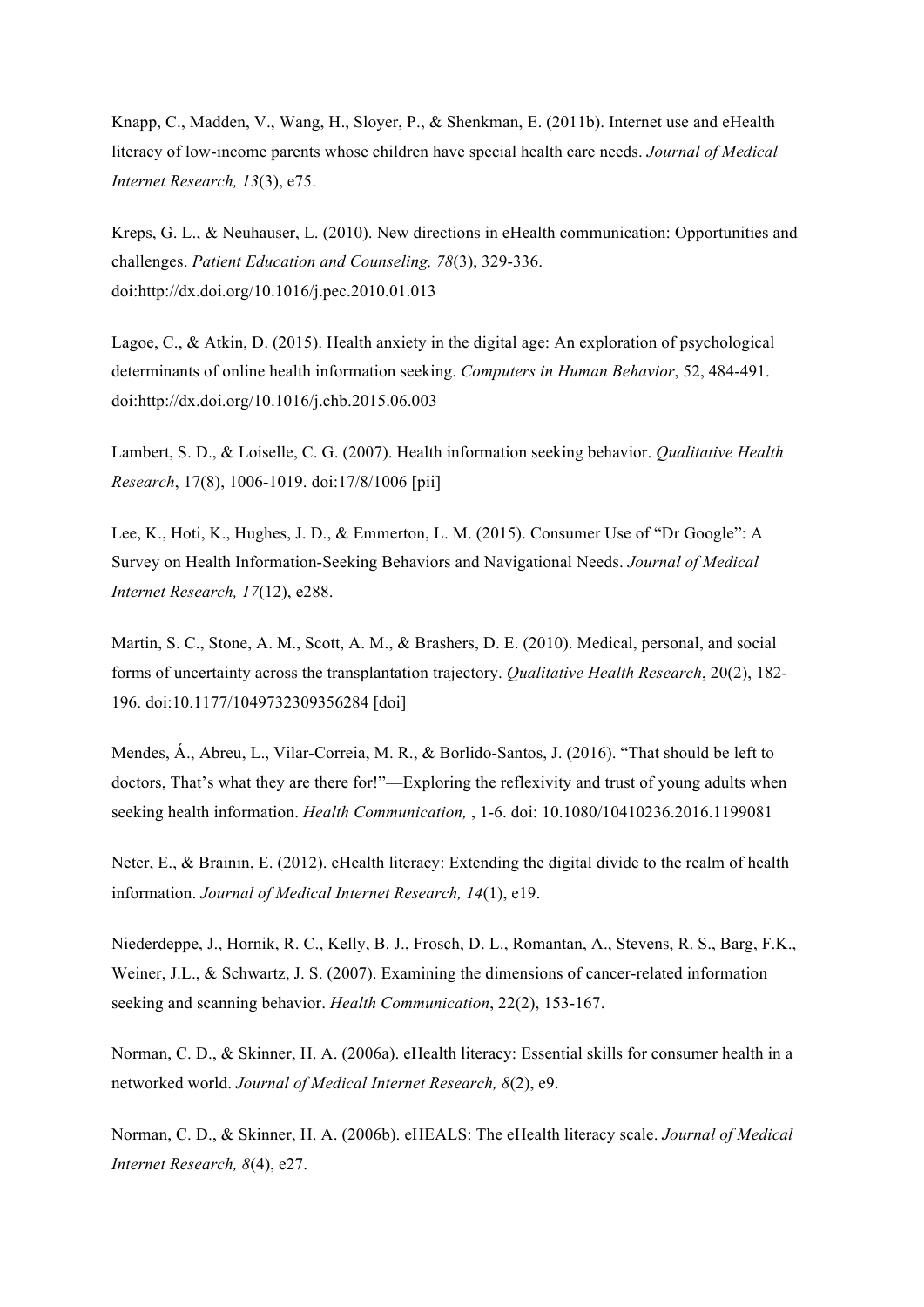Nutbeam, D. (2000). Health literacy as a public health goal: A challenge for contemporary health education and communication strategies into the 21st century. *Health Promotion International, 15*(3), 259-267.

Oprescu, F., Campo, S., Lowe, J., Andsager, J., & Morcuende, J. A. (2013). Online information exchanges for parents of children with a rare health condition: Key findings from an online support community. *Journal of Medical Internet Research*, 15(1), e16.

Pang, P. C., Verspoor, K., Chang, S., & Pearce, J. (2015). Conceptualising health information seeking behaviours and exploratory search: Result of a qualitative study. *Health and Technology*, 5(1), 45-55.

Park, H., & Lee, E. (2015). Self-reported eHealth literacy among undergraduate nursing students in south korea: A pilot study. *Nurse Education Today, 35*(2), 408-413. doi:http://dx.doi.org/10.1016/j.nedt.2014.10.022

Powell, J., Inglis, N., Ronnie, J., & Large, S. (2011). The characteristics and motivations of online health information seekers: Cross-sectional survey and qualitative interview study. *Journal of Medical Internet Research*, 13(1), e20.

Public Health England. (2016). *Government 5 A Day logo licensing guidelines.* Retrieved July 27, 2016, from https://www.gov.uk/government/publications/government-5-a-day-logo

Quinn, S. (2016). hciParser. [Computer software]. Retrieved from, https://github.com/squinn36/hciParser

Rains, S. A. (2014). Health information seeking and the world wide web: An uncertainty management perspective. *Journal of Health Communication*, 19(11), 1296-1307.

Rains, S. A., & Tukachinsky, R. (2015a). An examination of the relationships among uncertainty, appraisal, and information-seeking behavior proposed in uncertainty management theory. *Health Communication*, 30(4), 339-349.

Rains, S. A., & Tukachinsky, R. (2015b). Information seeking in uncertainty management theory: Exposure to information about medical uncertainty and information-processing orientation as predictors of uncertainty management success. *Journal of Health Communication*, 20(11), 1275-1286.

Rowlands, G., Khazaezadeh, N., Oteng-Ntim, E., Seed, P., Barr, S., & Weiss, B. D. (2013). Development and validation of a measure of health literacy in the UK: The newest vital sign. *BMC Public Health, 13*(1), 1.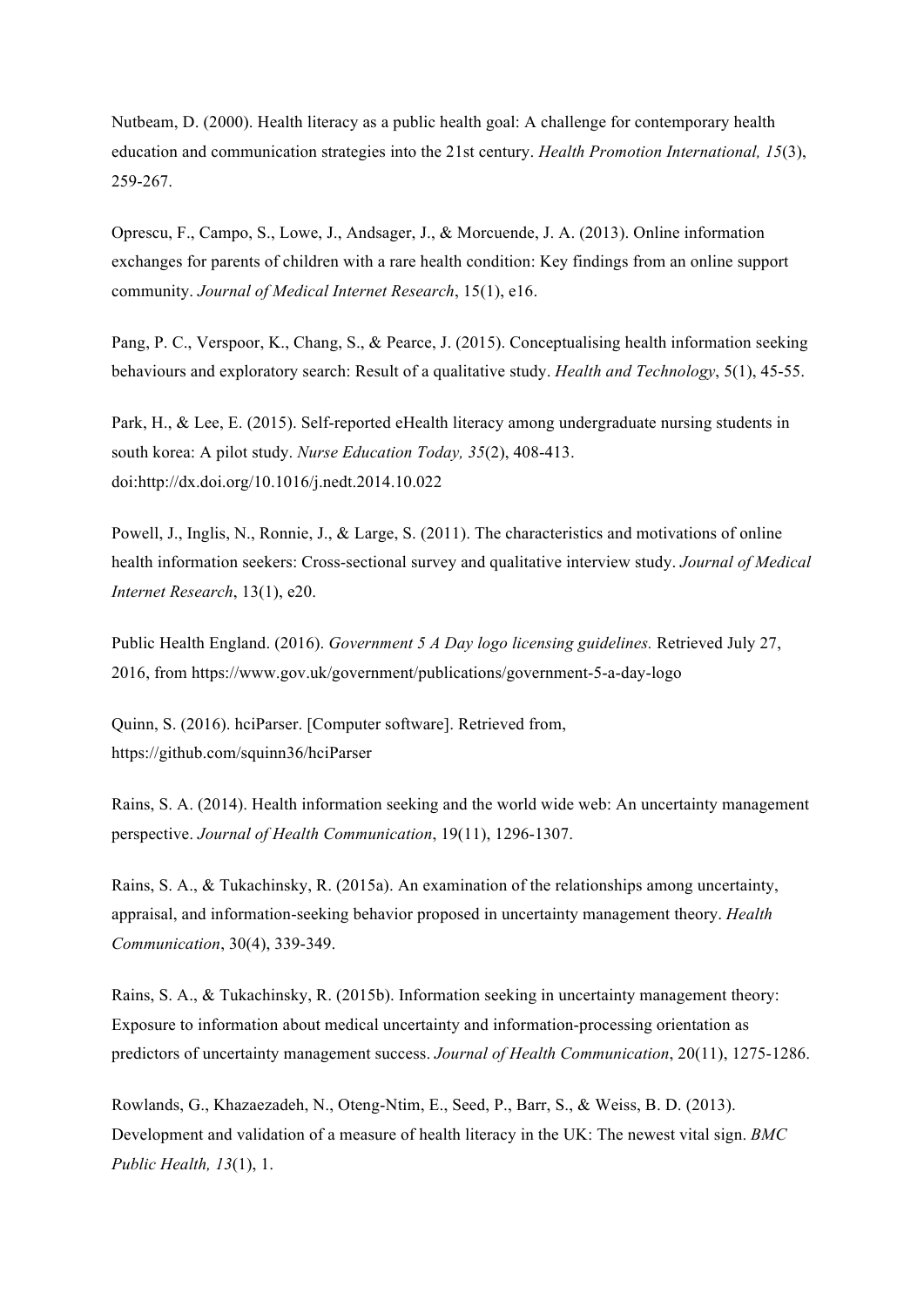Rozmovits, L., & Ziebland, S. (2004). What do patients with prostate or breast cancer want from an internet site? A qualitative study of information needs. *Patient Education and Counseling, 53*(1), 57- 64.

Sørensen, K., van den Broucke, S., Fullam, J., Doyle, G., Pelikan, J., Slonska, Z., & Brand, H. (2012). Health literacy and public health: A systematic review and integration of definitions and models. *BMC Public Health, 12*(1), 1-13. doi:10.1186/1471-2458-12-80

Stellefson, M., Hanik, B., Chaney, J. D., & Tennant, B. (2012). Analysis of ehealth search perspectives among female college students in the health professions using Q methodology. *Journal of Medical Internet Research, 14*(2), e60.

Stone, A. M., & Jones, C. L. (2009). Sources of uncertainty: Experiences of alzheimer's disease. *Issues in Mental Health Nursing*, 30(11), 677-686.

Stone, A. M., Scott, A. M., Martin, S. C., & Brashers, D. E. (2013). Using information to manage uncertainty during organ transplantation. *Departures in Critical Qualitative Research*, 2(1), 42-60.

Strekalova, Y. A. (2016). Finding motivation: Online information seeking following newborn screening for cystic fibrosis. *Qualitative Health Research*, 26(9), 1180-1190.

Tennant, B., Stellefson, M., Dodd, V., Chaney, B., Chaney, D., Paige, S., & Alber, J. (2015). eHealth literacy and web 2.0 health information seeking behaviors among baby boomers and older adults. *Journal of Medical Internet Research, 17*(3), e70. doi:10.2196/jmir.3992 [doi]

Thompson, N. M., Bevan, J. L., & Sparks, L. (2012). Healthcare reform information-seeking: Relationships with uncertainty, uncertainty discrepancy, and health self-efficacy. *Journal of Communication in Healthcare*, 5(1), 56-66.

van der Vaart, R., van Deursen, A. J., Drossaert, C. H., Taal, E., van Dijk, J. A., & van de Laar, M. A. (2011). Does the eHealth literacy scale (eHEALS) measure what it intends to measure? validation of a dutch version of the eHEALS in two adult populations. *Journal of Medical Internet Research, 13*(4), e86.

van Deursen, A. J. A. M., & van Dijk, J. A. G. M. (2009). Using the internet: Skill related problems in users' online behavior. *Interacting with Computers, 21*(5–6), 393-402. doi:http://dx.doi.org/10.1016/j.intcom.2009.06.005